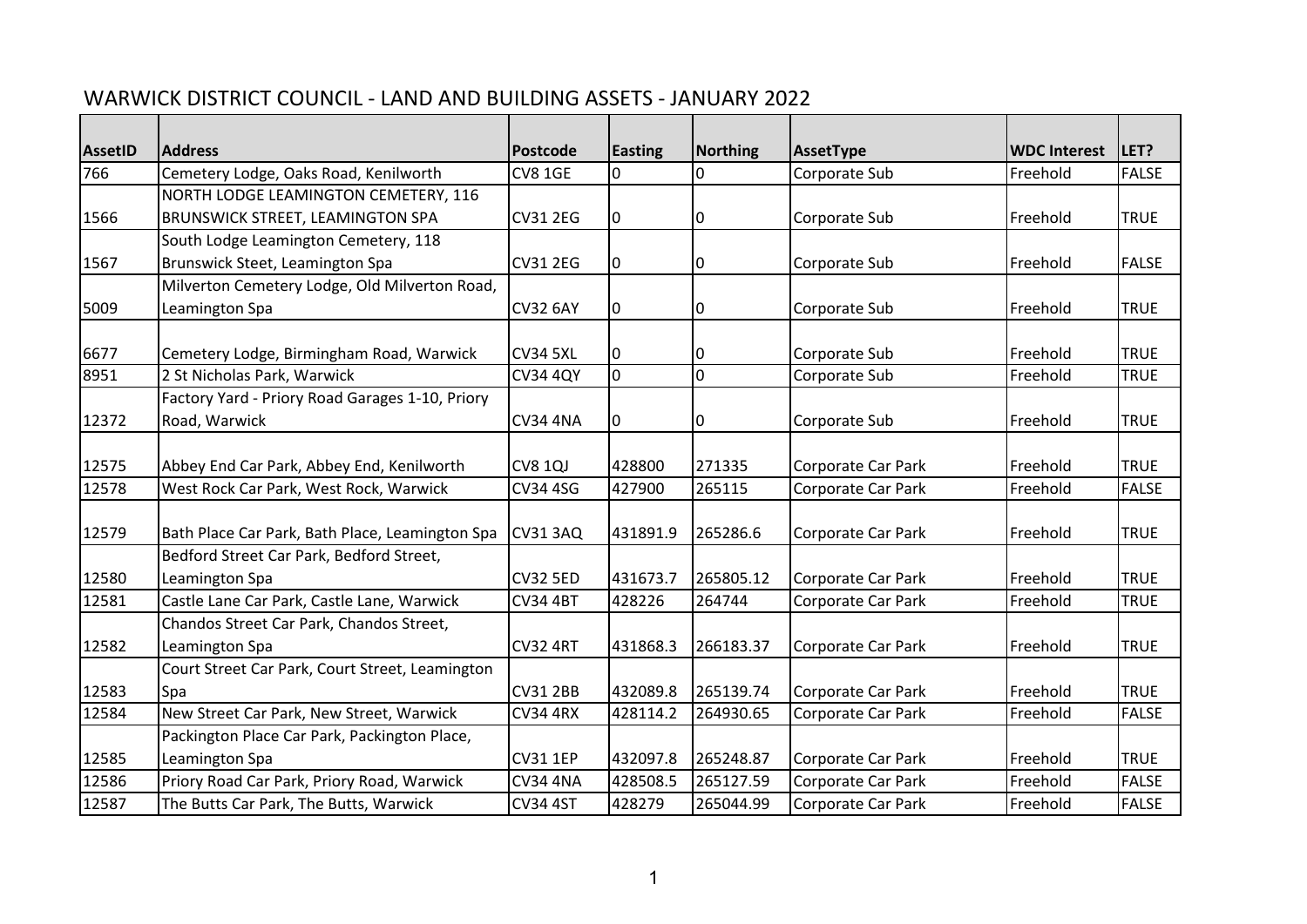| <b>AssetID</b> | <b>Address</b>                                   | <b>Postcode</b> | <b>Easting</b> | <b>Northing</b> | AssetType          | <b>WDC Interest</b> | LET?         |
|----------------|--------------------------------------------------|-----------------|----------------|-----------------|--------------------|---------------------|--------------|
|                |                                                  |                 |                |                 |                    |                     |              |
| 12588          | Westgate Car Park, Puckerings Lane, Warwick      | <b>CV34 5DE</b> | 427999         | 264832          | Corporate Car Park | Freehold            | <b>FALSE</b> |
|                | Rosefield Street Car Park, Rosefield Street,     |                 |                |                 |                    |                     |              |
| 12589          | Leamington Spa                                   | <b>CV32 4HN</b> | 432025.8       | 265809.4        | Corporate Car Park | Freehold            | <b>TRUE</b>  |
|                | Linen Street Multistorey Car Park, Linen Street, |                 |                |                 |                    |                     |              |
| 12590          | Warwick                                          | <b>CV34 4DT</b> | 427922.5       | 264847.76       | Corporate Car Park | Freehold            | <b>TRUE</b>  |
|                |                                                  |                 |                |                 |                    |                     |              |
| 12591          | Myton Fields Car Park, Myton Road, Warwick       | <b>CV34 6PP</b> | 429010         | 264705          | Corporate Car Park | Freehold            | <b>TRUE</b>  |
|                | St Nicholas Park Car Park, Banbury Road,         |                 |                |                 |                    |                     |              |
| 12592          | Warwick                                          | <b>CV34 4QY</b> | 428740         | 264969          | Corporate Car Park | Freehold            | <b>TRUE</b>  |
|                | Covent Garden Multistorey Car Park, Russell      |                 |                |                 |                    |                     |              |
| 12593          | Street, Leamington Spa                           | <b>CV32 5QB</b> | 431649.7       | 266168.42       | Corporate Car Park | Freehold            | <b>TRUE</b>  |
|                | St Peters Multistorey Car Park, Augusta Place,   |                 |                |                 |                    |                     |              |
| 12594          | Leamington Spa                                   | <b>CV32 5EL</b> | 431679.3       | 265740.28       | Corporate Car Park | Freehold            | <b>TRUE</b>  |
| 12577          | 55 Crown Way, Leamington Spa                     | <b>CV32 7SH</b> | 432904         | 267279          | Corporate Shops    | Freehold            | <b>TRUE</b>  |
| 12595          | 57 Crown Way, Leamington Spa                     | <b>CV32 7SH</b> | 432909         | 267275          | Corporate Shops    | Freehold            | <b>TRUE</b>  |
| 12596          | 69 Crown Way, Leamington Spa                     | <b>CV32 7SH</b> | 432906         | 267246          | Corporate Shops    | Freehold            | <b>TRUE</b>  |
| 12597          | 71 Crown Way, Leamington Spa                     | <b>CV32 7SH</b> | 432899         | 267241          | Corporate Shops    | Freehold            | <b>TRUE</b>  |
| 12598          | 73 Crown Way, Leamington Spa                     | <b>CV32 7SH</b> | 432897         | 267239          | Corporate Shops    | Freehold            | <b>TRUE</b>  |
| 12599          | 83 Crown Way, Leamington Spa                     | <b>CV32 7SH</b> | 432894         | 267236          | Corporate Shops    | Freehold            | <b>TRUE</b>  |
| 12600          | 89 Crown Way, Leamington Spa                     | <b>CV32 7SH</b> | 432913         | 267221          | Corporate Shops    | Freehold            | <b>TRUE</b>  |
| 12601          | 25 Crown Way, Leamington Spa                     | <b>CV32 7SF</b> | 432822         | 267320          | Corporate Shops    | Freehold            | <b>TRUE</b>  |
| 12602          | 29 Crown Way, Leamington Spa                     | <b>CV32 7SQ</b> | 432852         | 267286          | Corporate Shops    | Freehold            | <b>TRUE</b>  |
| 12603          | 31 Crown Way, Leamington Spa                     | <b>CV32 7SQ</b> | 432835         | 267315          | Corporate Shops    | Freehold            | <b>TRUE</b>  |
| 12604          | 33 Crown Way, Leamington Spa                     | <b>CV32 7SF</b> | 432849         | 267297          | Corporate Shops    | Freehold            | <b>TRUE</b>  |
| 12606          | 37 Crown Way, Leamington Spa                     | <b>CV32 7SF</b> | 432861         | 267299          | Corporate Shops    | Freehold            | <b>TRUE</b>  |
| 12607          | 39 Crown Way, Leamington Spa                     | <b>CV32 7SF</b> | 432868         | 267308          | Corporate Shops    | Freehold            | <b>TRUE</b>  |
| 12608          | 51 Crown Way, Leamington Spa                     | <b>CV32 7SH</b> | 432891         | 267286          | Corporate Shops    | Freehold            | <b>TRUE</b>  |
| 12609          | 53 Crown Way, Leamington Spa                     | <b>CV32 7SH</b> | 432899         | 267285          | Corporate Shops    | Freehold            | <b>TRUE</b>  |
| 12610          | 67 Crown Way, Leamington Spa                     | <b>CV32 7SH</b> | 432910         | 267249          | Corporate Shops    | Freehold            | <b>TRUE</b>  |
| 12611          | 85-87 Crown Way, Leamington Spa                  | <b>CV32 7SH</b> | 432904         | 267229          | Corporate Shops    | Freehold            | <b>TRUE</b>  |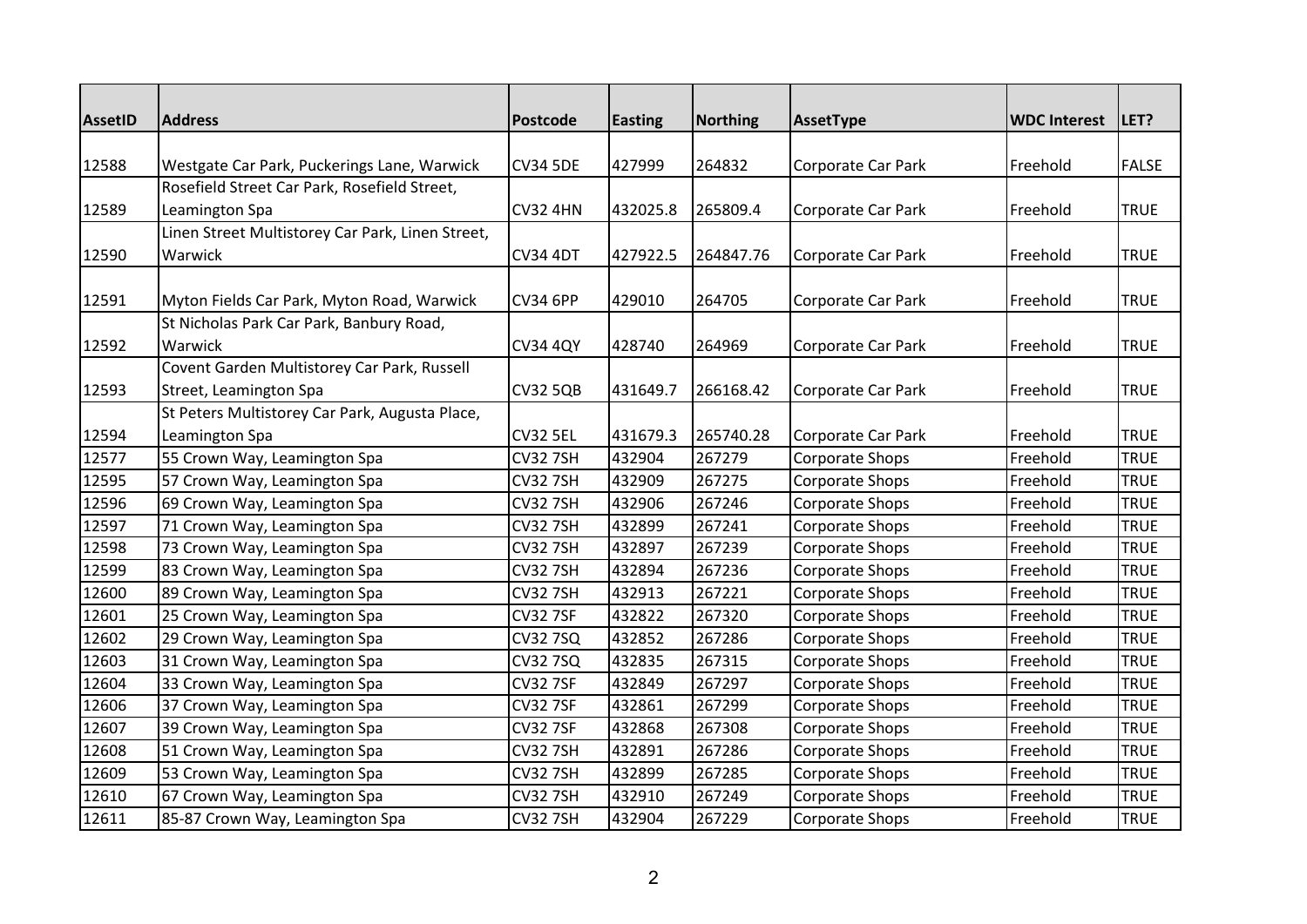| <b>AssetID</b> | <b>Address</b>                                 | <b>Postcode</b> | <b>Easting</b> | <b>Northing</b> | AssetType              | <b>WDC Interest</b> | LET?         |
|----------------|------------------------------------------------|-----------------|----------------|-----------------|------------------------|---------------------|--------------|
| 12612          | 1 Church Walk, Leamington Spa                  | <b>CV31 1EF</b> | 431964.7       | 265391.87       | Corporate Shops        | Freehold            | <b>TRUE</b>  |
| 12613          | 3 Church Walk, Leamington Spa                  | <b>CV31 1EF</b> | 431969.1       | 265393.48       | Corporate Shops        | Freehold            | <b>TRUE</b>  |
| 12614          | 4 Church Walk, Leamington Spa                  | <b>CV31 1EF</b> | 431969.2       | 265768.8        | Corporate Shops        | Freehold            | <b>TRUE</b>  |
| 12615          | Abbey Fields, Kenilworth                       | CV8 1BP         | 428381.8       | 272314.25       | Corporate Main         | Freehold            | <b>TRUE</b>  |
| 12616          | Jephson Gardens, Leamington Spa                | 0               | 432124         | 265683          | Corporate Main         | Freehold            | <b>TRUE</b>  |
| 12617          | Newbold Comyn Park, Leamington Spa             | <b>CV32 4EU</b> | 433774.7       | 265618.26       | Corporate Main         | Freehold            | <b>FALSE</b> |
| 12618          | Pageant House, Jury Street, Warwick            | <b>CV34 4EW</b> | 428282         | 264866          | Corporate Main         | Freehold            | <b>FALSE</b> |
| 12619          | Pump Room Gardens, Leamington Spa              | $\Omega$        | 431771.6       | 265566.33       | Corporate Main         | Freehold            | <b>FALSE</b> |
| 12620          | St Nicholas Park, Warwick                      | <b>CV34 4QY</b> | 429005.7       | 264941.94       | Corporate Main         | Freehold            | <b>FALSE</b> |
| 12621          | Victoria Park, Leamington Spa                  | <b>CV31 3PT</b> | 431131.4       | 265503.22       | Corporate Main         | Freehold            | <b>FALSE</b> |
| 12622          | Mill Gardens, Mill Road, Leamington Spa        | <b>CV31 1BE</b> | 432335.4       | 265677.36       | Corporate Main         | Freehold            | <b>TRUE</b>  |
| 12624          | 87-89 Albion Street, Kenilworth                | CV8 2FY         | 429201         | 272396          | Corporate Shops        | Freehold            | <b>TRUE</b>  |
| 12625          | 22 Binswood Street, Leamington Spa             | <b>CV32 5RN</b> | 431432         | 266449          | Corporate Shops        | Freehold            | <b>TRUE</b>  |
| 12626          | 24 Binswood Street, Leamington Spa             | <b>CV32 5RN</b> | 431433         | 266444          | Corporate Shops        | Freehold            | <b>TRUE</b>  |
| 12627          | 83 Albion Street, Kenilworth                   | CV8 2FY         | 429186         | 272397          | Corporate Shops        | Freehold            | <b>TRUE</b>  |
| 12628          | 85 Albion Street, Kenilworth                   | CV8 2FY         | 429190         | 272398          | Corporate Shops        | Freehold            | <b>TRUE</b>  |
| 12630          | 46 Regent Street, Leamington Spa               | <b>CV32 5EG</b> | 431651         | 265879          | Corporate Shops        | Freehold            | <b>TRUE</b>  |
|                |                                                |                 |                |                 |                        |                     |              |
| 12631          | Barn, Abbey Fields, Bridge Street, Kenilworth  | CV8 1BP         | 428488.6       | 272320.89       | Corporate Sub          | Freehold            | <b>TRUE</b>  |
|                | Gatehouse, Abbey Fields, Bridge Street,        |                 |                |                 |                        |                     |              |
| 12632          | Kenilworth                                     | CV8 1BP         | 428472.4       | 272367.45       | Corporate Sub          | Freehold            | <b>TRUE</b>  |
|                |                                                |                 |                |                 |                        |                     |              |
| 12633          | Ruins, Abbey Fields, Bridge Street, Kenilworth | CV8 1BP         | 428535         | 272360          | Corporate Sub          | Freehold            | <b>TRUE</b>  |
|                | Tennis Courts, Abbey Fields, Bridge Street,    |                 |                |                 |                        |                     |              |
| 12634          | Kenilworth                                     | CV8 1BP         | 428600         | 272297          | Corporate Sub          | Freehold            | <b>TRUE</b>  |
|                | Pavilion Stores Building, Abbey Fields, Bridge |                 |                |                 |                        |                     |              |
| 12635          | Street, Kenilworth                             | CV8 1BP         | 428553         | 2722264         | Corporate Sub          | Freehold            | <b>TRUE</b>  |
|                | Abbey Wall, Abbey Fields, Bridge Street,       |                 |                |                 |                        |                     |              |
| 12638          | Kenilworth                                     | CV8 1BP         | I0             | 0               | Corporate Sub          | Freehold            | <b>TRUE</b>  |
| 12642          | War Memorial, Abbey Hill, Kenilworth           | CV8 1BP         | 428480.8       | 272199.3        | Corporate War Memorial | Freehold            | <b>TRUE</b>  |
| 12643          | 31 Friars Street, Warwick                      | <b>CV34 6HA</b> | 427890         | 264675          | Corporate Shops        | Leasehold           | <b>TRUE</b>  |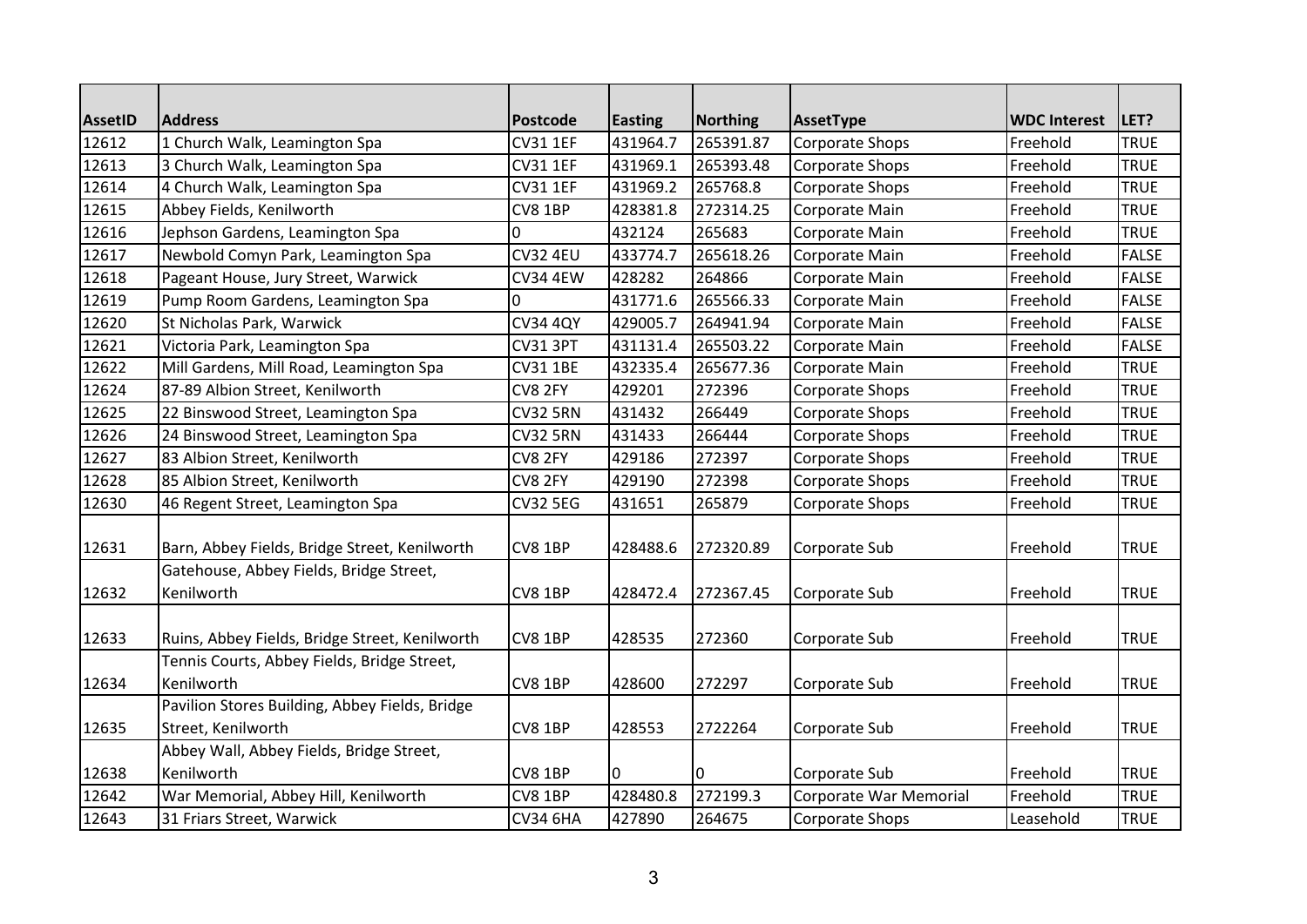| <b>AssetID</b> | <b>Address</b>                                   | <b>Postcode</b> | <b>Easting</b> | <b>Northing</b> | AssetType                  | <b>WDC Interest</b> | LET?         |
|----------------|--------------------------------------------------|-----------------|----------------|-----------------|----------------------------|---------------------|--------------|
| 12644          | 8 Clarendon Avenue, Leamington Spa               | <b>CV32 5PZ</b> | 431630         | 266242          | Corporate Shops            | Freehold            | <b>TRUE</b>  |
| 12646          | Drinking Fountain, Eastgate, Warwick             | <b>CV34 4HJ</b> | 428400         | 264991          | Corporate Monuments        | Freehold            | <b>TRUE</b>  |
| 12647          | Obelisk, Holly Walk, Leamington Spa              | <b>CV32 4LY</b> | 431822.4       | 265731.72       | <b>Corporate Monuments</b> | Freehold            | <b>TRUE</b>  |
| 12648          | Clock Tower, The Square, Kenilworth              | <b>CV8 1QG</b>  | 428712.1       | 271787.89       | <b>Corporate Monuments</b> | Freehold            | FALSE        |
| 12651          | Canoe Club, Adelaide Road, Leamington Spa        | <b>CV32 5AH</b> | 431363.8       | 265700.69       | Corporate Clubs            | Freehold            | <b>TRUE</b>  |
|                | Old Royal Naval Association, Adelaide Road,      |                 |                |                 |                            |                     |              |
| 12652          | Leamington Spa                                   | <b>CV32 5AH</b> | 431420.3       | 265706.2        | Corporate Clubs            | Freehold            | <b>TRUE</b>  |
|                | NEW Sea Cadets Building, Adelaide Road,          |                 |                |                 |                            |                     |              |
| 12653          | Leamington Spa                                   | <b>CV32 5AH</b> | 431379         | 265722          | Corporate Clubs            | Freehold            | <b>FALSE</b> |
| 12654          | Nelsons Gym, Adelaide Road, Leamington Spa       | <b>CV32 5AH</b> | 431340.9       | 265725.24       | Corporate Clubs            | Freehold            | <b>TRUE</b>  |
| 12655          | LAMP Building, Adelaide Road, Leamington Spa     | <b>CV32 5AH</b> | 431404         | 265701.67       | Corporate Clubs            | Freehold            | <b>FALSE</b> |
| 12656          | St Patrick's Club, Adelaide Road, Leamington Spa | CV32 5AH        | 431332         | 265694          | Corporate Clubs            | Freehold            | <b>TRUE</b>  |
| 12657          | 26 Binswood Street, Leamington Spa               | <b>CV32 5RN</b> | 431433         | 266439          | Corporate Shops            | Freehold            | <b>TRUE</b>  |
| 12658          | 30 Binswood Street, Leamington Spa               | <b>CV32 5RN</b> | 431434         | 266427          | Corporate Shops            | Freehold            | <b>TRUE</b>  |
| 12659          | 28 Binswood Street, Leamington Spa               | <b>CV32 5RN</b> | 431434         | 266433          | Corporate Shops            | Freehold            | <b>TRUE</b>  |
| 12662          | 4-6 Jury Street, Warwick                         | <b>CV34 4EW</b> | 428278         | 264880          | Corporate Shops            | Freehold            | <b>TRUE</b>  |
| 12663          | 36 Kennedy Square, Leamington Spa                | <b>CV32 4SY</b> | 431434         | 266433          | Corporate Shops            | Freehold            | <b>TRUE</b>  |
| 12664          | 37 Kennedy Square, Leamington Spa                | <b>CV32 4SY</b> | 432137         | 266216          | Corporate Shops            | Freehold            | <b>TRUE</b>  |
| 12665          | 38 Kennedy Square, Leamington Spa                | <b>CV32 4SY</b> | 432137         | 266209          | Corporate Shops            | Freehold            | <b>TRUE</b>  |
| 12666          | 40 Kennedy Square, Leamington Spa                | <b>CV32 4SY</b> | 432138         | 266196          | Corporate Shops            | Freehold            | <b>TRUE</b>  |
|                | South Lodge, Jephson Gardens, The Parade,        |                 |                |                 |                            |                     |              |
| 12667          | Leamington Spa                                   | <b>CV32 4AB</b> | 431912.1       | 265541.7        | Corporate Sub              | Freehold            | <b>TRUE</b>  |
|                | East Lodge, Jephson Gardens, Willes Road,        |                 |                |                 |                            |                     |              |
| 12668          | Leamington Spa                                   | <b>CV32 4ER</b> | 432348.9       | 265787.78       | Corporate Sub              | Freehold            | <b>TRUE</b>  |
|                | North Lodge, Jephson Gardens, The Parade,        |                 |                |                 |                            |                     |              |
| 12669          | Leamington Spa                                   | <b>CV32 4AB</b> | 431902.5       | 265555.1        | Corporate Sub              | Freehold            | <b>FALSE</b> |
| 12670          | Arbours, Jephson Gardens                         | CV32 4AB        | 432120         | 265739          | Corporate Sub              | Freehold            | <b>TRUE</b>  |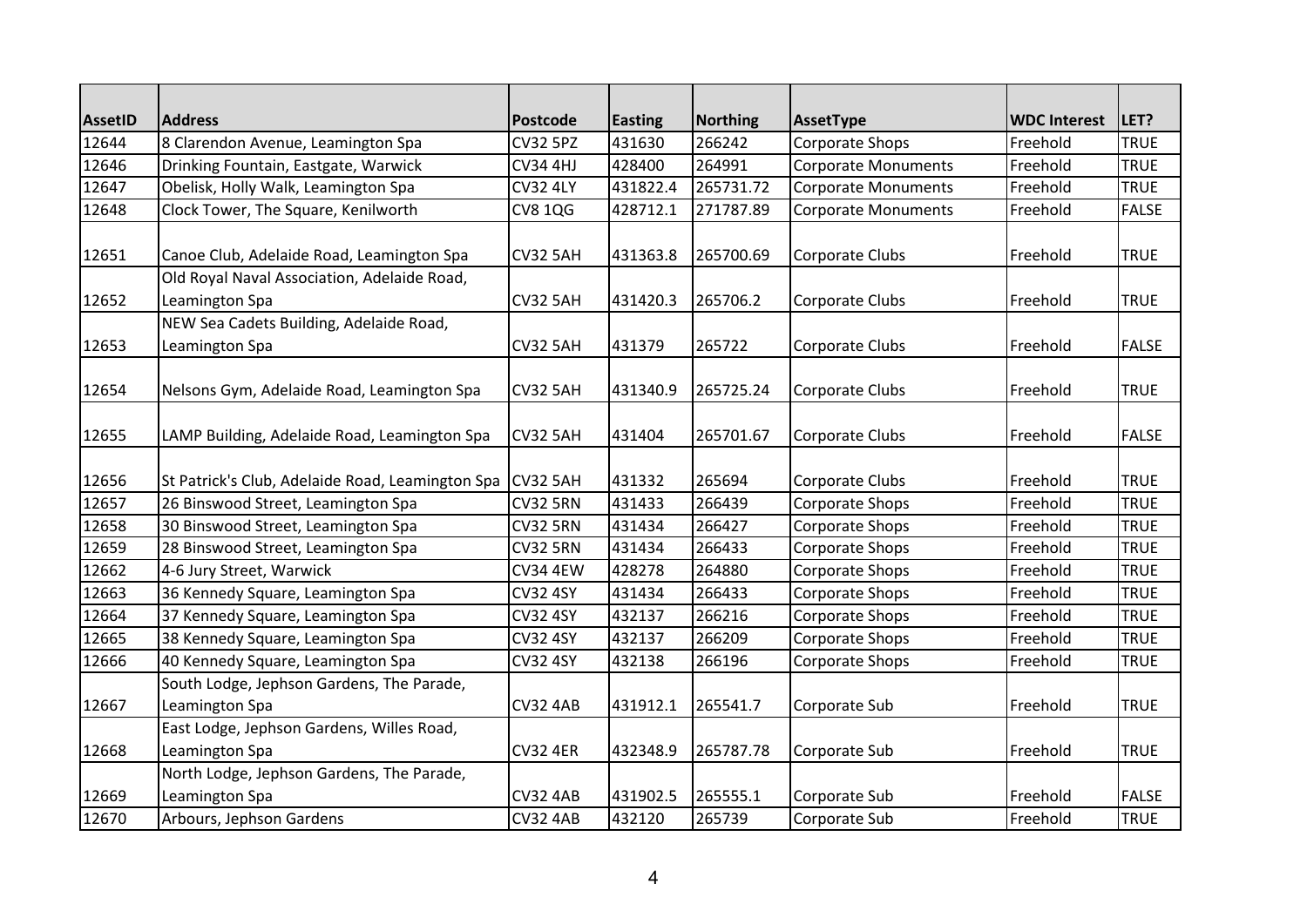|                | <b>Address</b>                                |                 |                |                 |                            |                     | LET?         |
|----------------|-----------------------------------------------|-----------------|----------------|-----------------|----------------------------|---------------------|--------------|
| <b>AssetID</b> | Aviary - Jephson Gardens, The Parade,         | <b>Postcode</b> | <b>Easting</b> | <b>Northing</b> | AssetType                  | <b>WDC Interest</b> |              |
| 12671          | Leamington Spa                                | <b>CV32 4AB</b> | 432150.2       | 265690.11       | Corporate Sub              | Freehold            | <b>TRUE</b>  |
| 12672          | Hitchman Fountain, Jephson Gardens            | <b>CV32 4AB</b> | 431897.6       | 265580.54       | Corporate Sub              | Freehold            | <b>TRUE</b>  |
| 12673          | Lake Fountain, Jephson Gardens                | <b>CV32 4AB</b> | 432013         | 265582          | Corporate Sub              | Freehold            | <b>TRUE</b>  |
| 12674          | Lake Wall, Jephson Gardens                    | <b>CV32 4AB</b> | 0              | 0               | Corporate Sub              | Freehold            | <b>TRUE</b>  |
| 12675          | Obelisk, Jephson Gardens                      | <b>CV32 4AB</b> | 431987.8       | 265607.47       | Corporate Sub              | Freehold            | <b>TRUE</b>  |
|                | Restaurant - Jephson Gardens, The Parade,     |                 |                |                 |                            |                     |              |
| 12677          | Leamington Spa                                | <b>CV32 4AB</b> | 432082.9       | 265604.18       | Corporate Sub              | Freehold            | <b>TRUE</b>  |
| 12678          | Shelter, Jephson Gardens                      | <b>CV32 4AB</b> | 431991         | 265654          | Corporate Sub              | Freehold            | <b>TRUE</b>  |
|                | Temperate House - Jephson Gardens, The        |                 |                |                 |                            |                     |              |
| 12679          | Parade, Leamington Spa                        | <b>CV32 4AB</b> | 432077         | 265627          | Corporate Sub              | Freehold            | <b>TRUE</b>  |
| 12680          | Czechoslovak Memorial, Jephson Gardens        | <b>CV32 4AB</b> | 432053         | 265659          | Corporate Sub              | Freehold            | <b>TRUE</b>  |
| 12681          | Clock Tower, Jephson Gardens                  | <b>CV32 4AB</b> | 432126         | 265710          | Corporate Sub              | Freehold            | <b>TRUE</b>  |
| 12682          | Water Feature, Abbey End, Kenilworth          | 0               | 428723         | 271845          | Corporate Monuments        | Freehold            | <b>TRUE</b>  |
| 12683          | Water Feature, Market Square, Warwick         | $\Omega$        | 428033         | 265025          | <b>Corporate Monuments</b> | Freehold            | <b>TRUE</b>  |
| 12688          | Kenilworth Cemetery, Kenilworth               | <b>CV8 1GE</b>  | 428455         | 271183.77       | Corporate Main             | Freehold            | <b>FALSE</b> |
|                | Petrol Store, Kenilworth Cemetery, Oaks Road, |                 |                |                 |                            |                     |              |
| 12690          | Kenilworth                                    | CV8 1EG         | $\overline{0}$ | 0               | Corporate Sub              | Freehold            | <b>FALSE</b> |
|                | Chapel Store, Kenilworth Cemetery, Oaks Road, |                 |                |                 |                            |                     |              |
| 12691          | Kenilworth                                    | CV8 1EG         | 428461.7       | 271181.76       | Corporate Sub              | Freehold            | <b>TRUE</b>  |
|                | Lillington Community Centre, Mason Avenue,    |                 |                |                 |                            |                     |              |
| 12694          | Leamington Spa                                | <b>CV32 7QE</b> | 433009.3       | 267152.49       | Corporate Clubs            | Freehold            | <b>TRUE</b>  |
|                | Budbrook Community Centre, Field Barn Road,   |                 |                |                 |                            |                     |              |
| 12695          | Hampton Magna, Warwick                        | <b>CV35 8SA</b> | 425885.5       | 265080.89       | Corporate Clubs            | Freehold            | <b>TRUE</b>  |
| 12696          | Racing Club FC, Hampton Road, Warwick         | <b>CV34 6JP</b> | 427324.4       | 264286.38       | Corporate Clubs            | Freehold            | <b>TRUE</b>  |
|                |                                               |                 |                |                 |                            |                     |              |
| 12697          | Warwick Sports Club, Hampton Road, Warwick    | <b>CV34 6HX</b> | 427632         | 264285          | Corporate Clubs            | Freehold            | <b>TRUE</b>  |
|                | Warwick Gates Community Centre, Cressida      |                 |                |                 |                            |                     |              |
| 12698          | Close, Warwick                                | <b>CV34 6DZ</b> | 431548         | 263496          | Corporate Clubs            | Freehold            | <b>TRUE</b>  |
| 12699          | 26 Shakespeare Avenue, Warwick                | <b>CV34 6JR</b> | 427395         | 263994          | Corporate Shops            | Freehold            | <b>TRUE</b>  |
| 12700          | 28 Shakespeare Avenue, Warwick                | <b>CV34 6JR</b> | 427389         | 263995          | Corporate Shops            | Freehold            | <b>TRUE</b>  |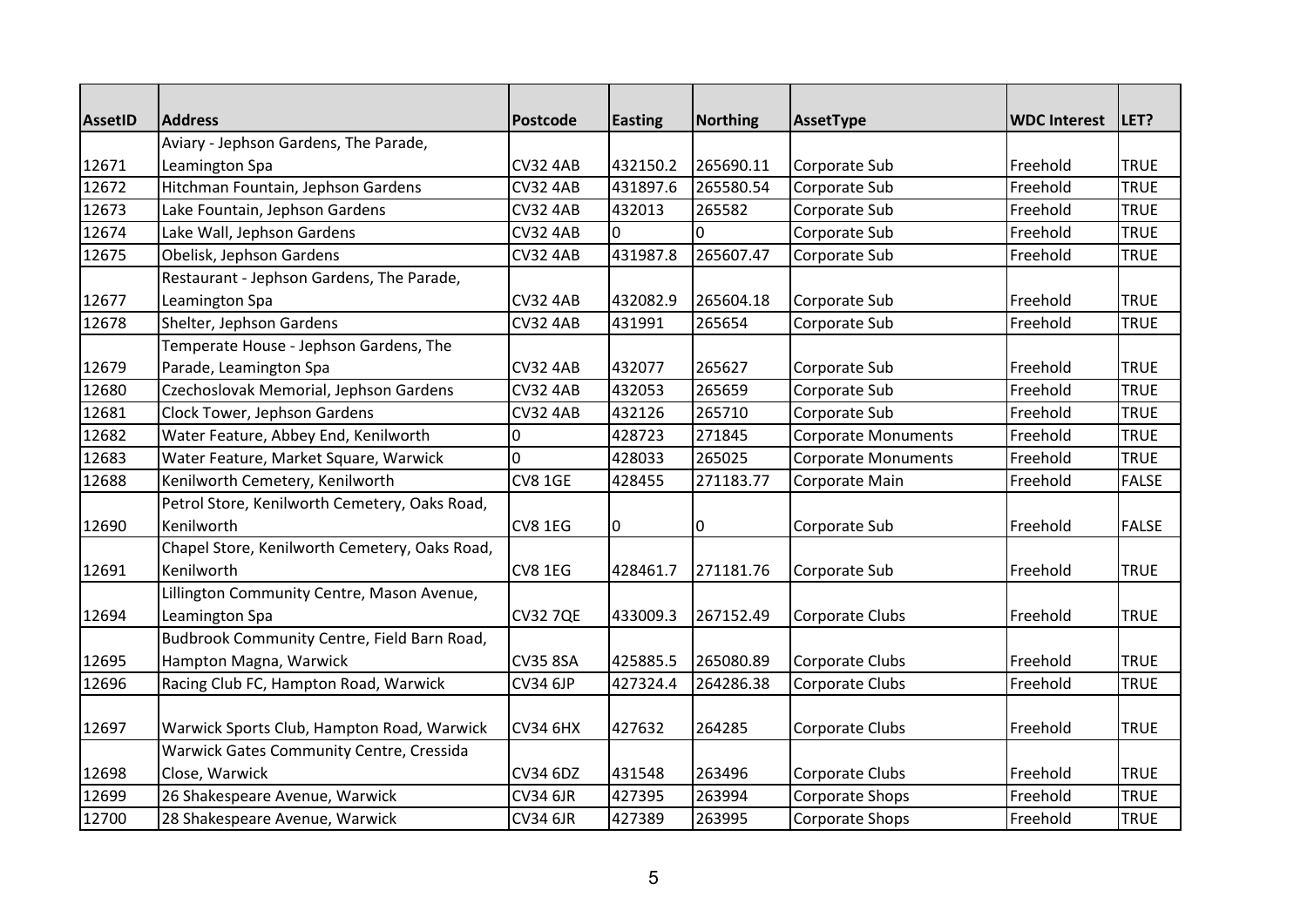| <b>AssetID</b> | <b>Address</b>                                   | <b>Postcode</b> | <b>Easting</b> | <b>Northing</b> | AssetType       | <b>WDC Interest</b> | LET?        |
|----------------|--------------------------------------------------|-----------------|----------------|-----------------|-----------------|---------------------|-------------|
| 12702          | 34 Shakespeare Avenue, Warwick                   | <b>CV34 6JR</b> | 427363         | 264006          | Corporate Shops | Freehold            | <b>TRUE</b> |
| 12703          | 36 Shakespeare Avenue, Warwick                   | <b>CV34 6JR</b> | 427379         | 263998          | Corporate Shops | Freehold            | <b>TRUE</b> |
|                | 1 The Shopping Precinct, Spinney Hill, Percy     |                 |                |                 |                 |                     |             |
| 12704          | Estate, Warwick                                  | <b>CV34 5SR</b> | 429419.4       | 266195.4        | Corporate Shops | Freehold            | <b>TRUE</b> |
|                | 2 The Shopping Precinct, Spinney Hill, Percy     |                 |                |                 |                 |                     |             |
| 12705          | Estate, Warwick                                  | <b>CV34 5SR</b> | 429418.6       | 266202.4        | Corporate Shops | Freehold            | <b>TRUE</b> |
|                | 3 The Shopping Precinct, Spinney Hill, Percy     |                 |                |                 |                 |                     |             |
| 12706          | Estate, Warwick                                  | <b>CV34 5SR</b> | 429418.1       | 266210.2        | Corporate Shops | Freehold            | <b>TRUE</b> |
|                | 4-6 The Shopping Precinct, Spinney Hill, Percy   |                 |                |                 |                 |                     |             |
| 12707          | Estate, Warwick                                  | <b>CV34 5SR</b> | 429440.3       | 266204.22       | Corporate Shops | Freehold            | <b>TRUE</b> |
|                | 7a & 8, The Shopping Centre, St Margaret's Road, |                 |                |                 |                 |                     |             |
| 12708          | Leamington Spa                                   | <b>CV31 2NT</b> | 432554         | 264131          | Corporate Shops | Freehold            | <b>TRUE</b> |
|                | 3, The Shopping Centre, St Margaret's Road,      |                 |                |                 |                 |                     |             |
| 12709          | Leamington Spa                                   | <b>CV31 2NT</b> | 432554         | 264131          | Corporate Shops | Freehold            | <b>TRUE</b> |
|                | 5, The Shopping Centre, St Margaret's Road,      |                 |                |                 |                 |                     |             |
| 12710          | Leamington Spa                                   | <b>CV31 2NT</b> | 432554         | 264131          | Corporate Shops | Freehold            | <b>TRUE</b> |
|                | 4, The Shopping Centre, St Margaret's Road,      |                 |                |                 |                 |                     |             |
| 12711          | Leamington Spa                                   | <b>CV31 2NT</b> | 432554         | 264131          | Corporate Shops | Freehold            | <b>TRUE</b> |
|                | 1 & 2, The Shopping Centre, St Margaret's Road,  |                 |                |                 |                 |                     |             |
| 12712          | Leamington Spa                                   | <b>CV31 2NT</b> | 432570.8       | 264142.7        | Corporate Shops | Freehold            | <b>TRUE</b> |
|                | 7, The Shopping Centre, St Margaret's Road,      |                 |                |                 |                 |                     |             |
| 12713          | Leamington Spa                                   | <b>CV31 2NT</b> | 432554         | 264131          | Corporate Shops | Freehold            | <b>TRUE</b> |
|                | Shop & Office, Saltisford Canal Centre,          |                 |                |                 |                 |                     |             |
| 12714          | Birmingham Road, Warwick                         | <b>CV34 5LN</b> | 427327         | 265597          | Corporate Shops | Freehold            | <b>TRUE</b> |
|                | Whitnash Tavern, St Margaret's Road,             |                 |                |                 |                 |                     |             |
| 12715          | Leamington Spa                                   | <b>CV31 2NX</b> | 432628         | 264091          | Corporate Shops | Freehold            | <b>TRUE</b> |
|                | 6, The Shopping Centre, St Margaret's Road,      |                 |                |                 |                 |                     |             |
| 12716          | Leamington Spa                                   | <b>CV31 2NT</b> | 432554         | 264131          | Corporate Shops | Freehold            | <b>TRUE</b> |
|                | United Reformed Church, Spencer Street,          |                 |                |                 |                 |                     |             |
| 12717          | Leamington Spa                                   | <b>CV31 3NE</b> | 431856.1       | 265401.46       | Corporate Main  | Freehold            | <b>TRUE</b> |
| 12718          | Town Hall, The Parade, Leamington Spa            | CV32 4AT        | 431821.4       | 265778.8        | Corporate Main  | Freehold            | <b>TRUE</b> |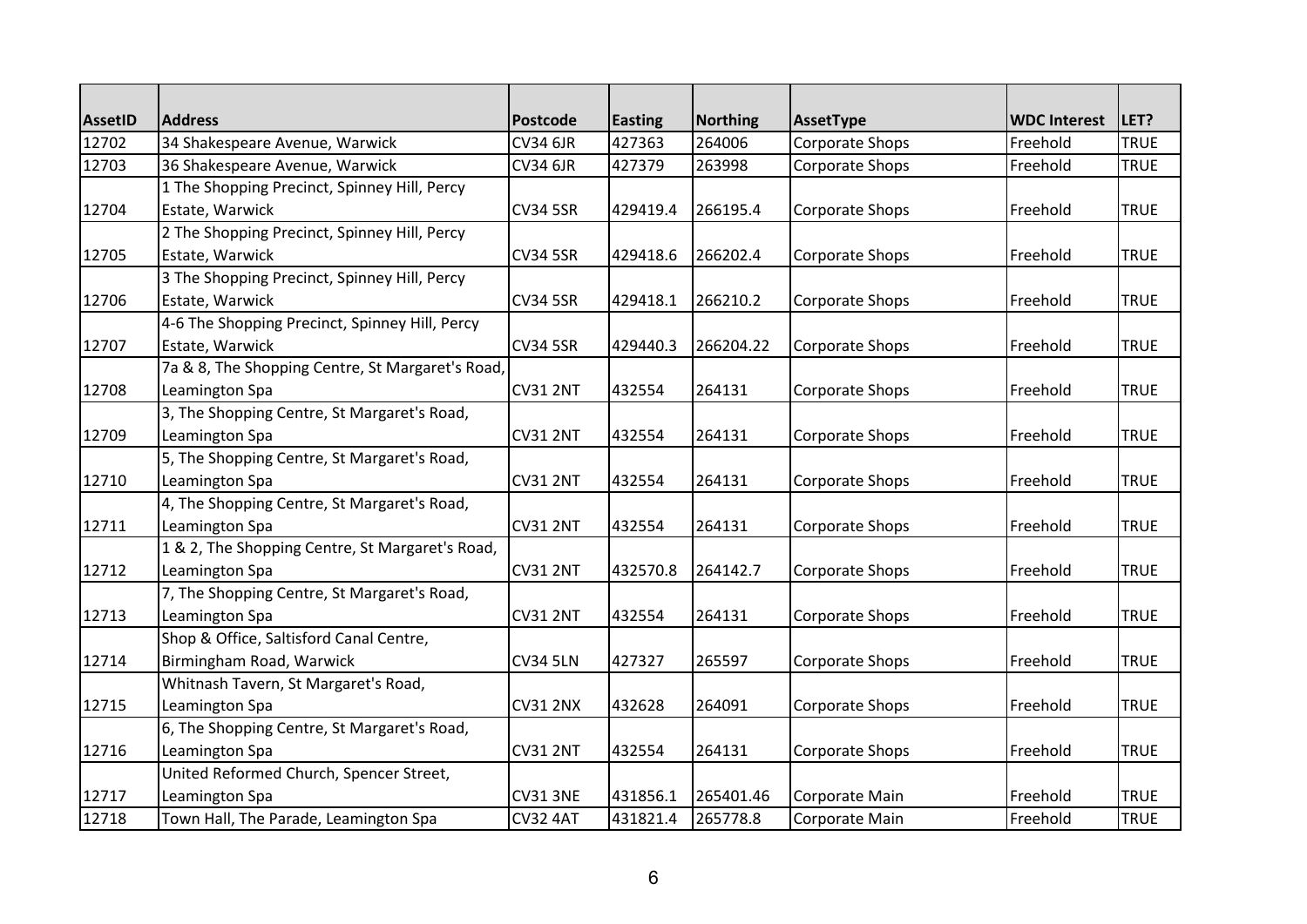| <b>AssetID</b> | <b>Address</b>                                  | <b>Postcode</b> | <b>Easting</b> | <b>Northing</b> | AssetType       | <b>WDC Interest</b> | LET?         |
|----------------|-------------------------------------------------|-----------------|----------------|-----------------|-----------------|---------------------|--------------|
|                | Sydenham Community Centre, Chesterton Drive,    |                 |                |                 |                 |                     |              |
| 12719          | Leamington Spa                                  | <b>CV31 1YJ</b> | 433213         | 264440          | Corporate Clubs | Freehold            | <b>TRUE</b>  |
|                | Crazy Golf, St Nicholas Park, Banbury Road,     |                 |                |                 |                 |                     |              |
| 12720          | Warwick                                         | <b>CV34 4QY</b> | 428922         | 264945          | Corporate Sub   | Freehold            | <b>TRUE</b>  |
|                | Arbours, St Nicholas Park, Banbury Road,        |                 |                |                 |                 |                     |              |
| 12722          | Warwick                                         | <b>CV34 4QY</b> | 428743.6       | 264843.81       | Corporate Sub   | Freehold            | <b>TRUE</b>  |
|                | Paddling Pool, St Nicholas Park, Banbury Road,  |                 |                |                 |                 |                     |              |
| 12723          | Warwick                                         | <b>CV34 4QY</b> | 428797         | 264734.23       | Corporate Sub   | Freehold            | <b>FALSE</b> |
|                | Tennis Courts, St Nicholas Park, Banbury Road,  |                 |                |                 |                 |                     |              |
| 12725          | Warwick                                         | <b>CV34 4QY</b> | 428879.6       | 264925.53       | Corporate Sub   | Freehold            | <b>FALSE</b> |
|                | Amusement Site, St Nicholas Park, Banbury Road, |                 |                |                 |                 |                     |              |
| 12727          | Warwick                                         | <b>CV34 4QY</b> | 428854.9       | 264964.22       | Corporate Sub   | Freehold            | <b>TRUE</b>  |
|                | Boating Centre, St Nicholas Park, Banbury Road, |                 |                |                 |                 |                     |              |
| 12728          | Warwick                                         | <b>CV34 4QY</b> | 428797         | 264734.23       | Corporate Sub   | Freehold            | <b>TRUE</b>  |
|                | Cafeteria, St Nicholas Park, Banbury Road,      |                 |                |                 |                 |                     |              |
| 12729          | Warwick                                         | <b>CV34 4QY</b> | 428802.8       | 264938.4        | Corporate Sub   | Freehold            | <b>TRUE</b>  |
|                | Leisure Centre, St Nicholas Park, Banbury Road, |                 |                |                 |                 |                     |              |
| 12730          | Warwick                                         | <b>CV34 4QY</b> | 428983         | 265065.3        | Corporate Sub   | Freehold            | <b>FALSE</b> |
| 12731          | Warwick Cemetery, Warwick                       | <b>CV34 5XL</b> | 427010         | 265836          | Corporate Main  | Freehold            | <b>FALSE</b> |
|                | Cemetery Chapel No 1, Warwick Cemetery,         |                 |                |                 |                 |                     |              |
| 12732          | Birmingham Road, Warwick                        | <b>CV34 5XL</b> | 427031.9       | 265743.86       | Corporate Sub   | Freehold            | <b>TRUE</b>  |
|                | Store, Warwick Cemetery, Birmingham Road,       |                 |                |                 |                 |                     |              |
| 12735          | Warwick                                         | <b>CV34 5XL</b> | 426990         | 265650          | Corporate Sub   | Freehold            | <b>FALSE</b> |
|                | Lodge, Warwick Cemetery, Birmingham Road,       |                 |                |                 |                 |                     |              |
| 12736          | Warwick                                         | <b>CV34 5XL</b> | 426982         | 265652.13       | Corporate Sub   | Freehold            | <b>TRUE</b>  |
| 12738          | Royal Spa Centre, Leamington Spa                | <b>CV32 4EA</b> | 432026.7       | 265736.47       | Corporate Main  | Freehold            | <b>FALSE</b> |
|                | Internal, Royal Spa Centre, Newbold Terrace,    |                 |                |                 |                 |                     |              |
| 12739          | Leamington Spa                                  | <b>CV32 4EA</b> | 432026.7       | 265736.47       | Corporate Sub   | Freehold            | <b>TRUE</b>  |
|                | External, Royal Spa Centre, Newbold Terrace,    |                 |                |                 |                 |                     |              |
| 12740          | Leamington Spa                                  | <b>CV32 4EA</b> | 431300.8       | 265610.81       | Corporate Sub   | Freehold            | <b>TRUE</b>  |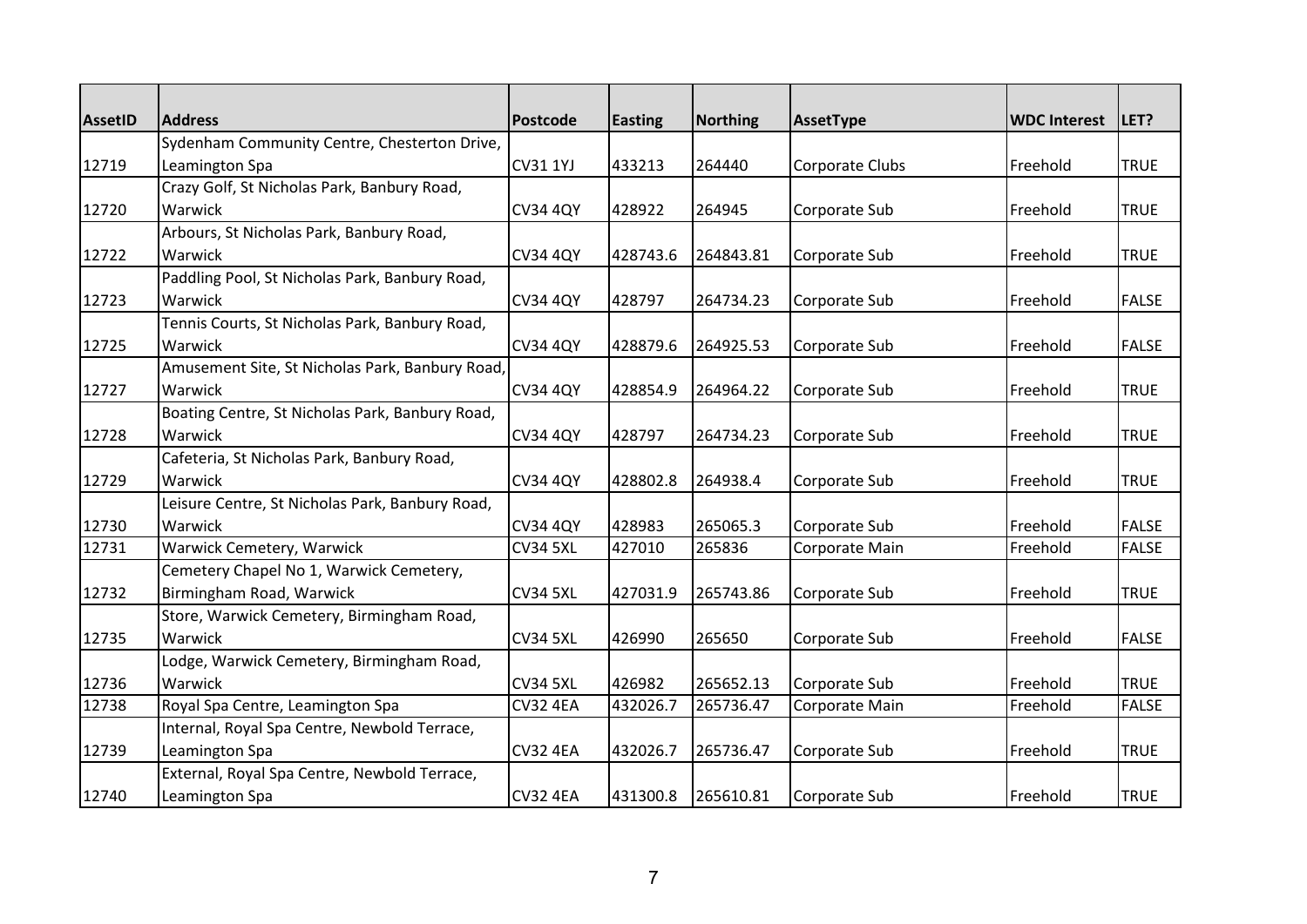| <b>AssetID</b> | <b>Address</b>                                  | <b>Postcode</b> | <b>Easting</b> | <b>Northing</b> | AssetType      | <b>WDC Interest</b> | LET?         |
|----------------|-------------------------------------------------|-----------------|----------------|-----------------|----------------|---------------------|--------------|
|                | Bowls Complex, Victoria Park, Archery Road,     |                 |                |                 |                |                     |              |
| 12742          | Leamington Spa                                  | <b>CV31 3PT</b> | 431300.8       | 265610.81       | Corporate Sub  | Freehold            | <b>TRUE</b>  |
|                | General Works, Victoria Park, Archery Road,     |                 |                |                 |                |                     |              |
| 12743          | Leamington Spa                                  | CV31 3PT        | 431366.6       | 265640.66       | Corporate Sub  | Freehold            | <b>TRUE</b>  |
|                | Play Area, Victoria Park, Archery Road,         |                 |                |                 |                |                     |              |
| 12744          | Leamington Spa                                  | <b>CV31 3PT</b> | 431136         | 265619          | Corporate Sub  | Freehold            | <b>TRUE</b>  |
|                | Pumping House, Victoria Park, Archery Road,     |                 |                |                 |                |                     |              |
| 12745          | Leamington Spa                                  | <b>CV31 3PT</b> | 431729         | 266334          | Corporate Sub  | Freehold            | <b>TRUE</b>  |
|                | Pavilion Storage Space, Victoria Park, Archery  |                 |                |                 |                |                     |              |
| 12746          | Road, Leamington Spa                            | <b>CV31 3PT</b> | 431366.6       | 265640.66       | Corporate Sub  | Freehold            | <b>TRUE</b>  |
|                | Tennis Courts, Victoria Park, Archery Road,     |                 |                |                 |                |                     |              |
| 12747          | Leamington Spa                                  | <b>CV31 3PT</b> | 431222         | 265511          | Corporate Sub  | Freehold            | <b>TRUE</b>  |
|                | Cafeteria, Victoria Park, Archery Road,         |                 |                |                 |                |                     |              |
| 12748          | Leamington Spa                                  | <b>CV31 3PT</b> | 431297.8       | 265634.47       | Corporate Sub  | Freehold            | <b>TRUE</b>  |
|                | Cricket Pavilion, Victoria Park, Archery Road,  |                 |                |                 |                |                     |              |
| 12749          | Leamington Spa                                  | <b>CV31 3PT</b> | 431171.5       | 265504.87       | Corporate Sub  | Freehold            | <b>TRUE</b>  |
|                | Paddling Pool, Victoria Park, Archery Road,     |                 |                |                 |                |                     |              |
| 12750          | Leamington Spa                                  | <b>CV31 3PT</b> | 431366.6       | 265640.66       | Corporate Sub  | Freehold            | <b>TRUE</b>  |
|                |                                                 |                 |                |                 |                |                     |              |
| 12751          | Victoria Park Lodge, Park Drive, Leamington Spa | <b>CV31 3PJ</b> | 430969         | 265482          | Corporate Sub  | Freehold            | <b>TRUE</b>  |
|                | Outdoor Pool, Abbey Fields, Bridge Street,      |                 |                |                 |                |                     |              |
| 12753          | Kenilworth                                      | CV8 1BP         | 428517         | 272203          | Corporate Sub  | Freehold            | <b>TRUE</b>  |
|                | Abbey Fields Leisure Centre, Bridge Street,     |                 |                |                 |                |                     |              |
| 12754          | Kenilworth                                      | CV8 1BP         | 428517         | 272203          | Corporate Sub  | Freehold            | <b>TRUE</b>  |
| 12756          | Castle Farm, Kenilworth                         | CV8 1EY         | 428229         | 271558          | Corporate Main | Freehold            | <b>TRUE</b>  |
|                | Lower Ground Floor Offices, Charles Gardener,   |                 |                |                 |                |                     |              |
| 12757          | Leamington Spa                                  | <b>CV31 3BG</b> | 431967.3       | 264593.17       | Corporate Main | Freehold            | <b>TRUE</b>  |
| 12758          | Christchurch Gardens, Leamington Spa            | 0               | 431730.3       | 266337.55       | Corporate Main | Freehold            | <b>FALSE</b> |
|                | Tennis Courts, Christchurch Gardens, Leamington |                 |                |                 |                |                     |              |
| 12759          | Spa                                             | 0               | 431730.3       | 266337.55       | Corporate Sub  | Freehold            | <b>FALSE</b> |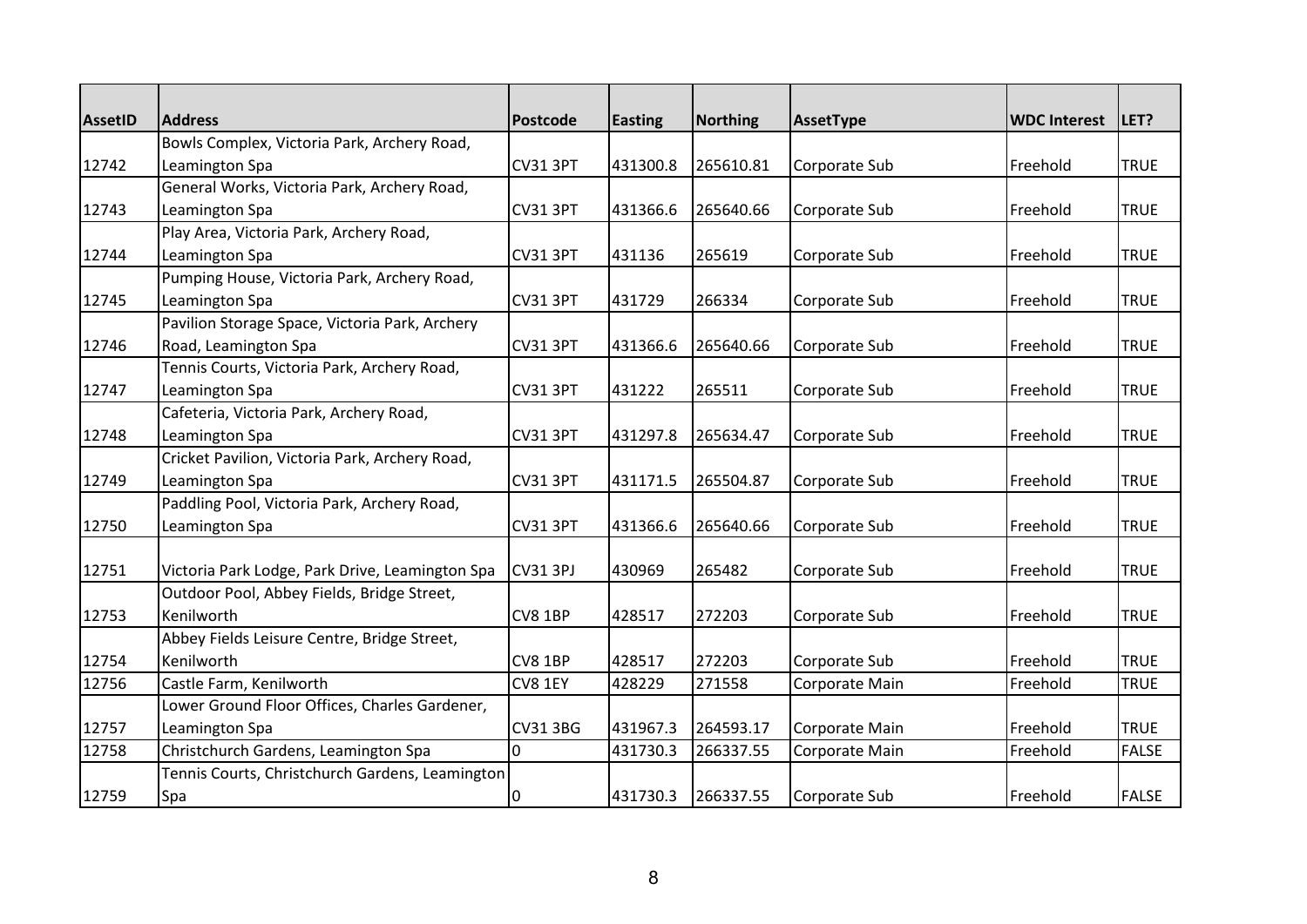| <b>AssetID</b> | <b>Address</b>                                  | <b>Postcode</b> | <b>Easting</b> | <b>Northing</b> | AssetType                  | <b>WDC Interest</b> | LET?         |
|----------------|-------------------------------------------------|-----------------|----------------|-----------------|----------------------------|---------------------|--------------|
|                |                                                 |                 |                |                 |                            |                     |              |
| 12767          | Bridge, Mill Gardens, Mill Road, Leamington Spa | <b>CV31 1BE</b> | 432226         | 265639          | Corporate Sub              | Freehold            | <b>TRUE</b>  |
| 12772          | 33 Market Street, Warwick                       | <b>CV34 4DH</b> | 427976         | 264890          | Corporate Shops            | Freehold            | <b>TRUE</b>  |
| 12773          | 13-23 Market Street, Warwick                    | <b>CV34 4DH</b> | 427971         | 264868          | Corporate Shops            | Freehold            | <b>TRUE</b>  |
| 12774          | 3 Market Street, Warwick                        | <b>CV34 4DH</b> | 427970.3       | 264845.15       | Corporate Shops            | Freehold            | <b>TRUE</b>  |
| 12775          | 29 Market Street, Warwick                       | <b>CV34 4DH</b> | 427975         | 264886          | Corporate Shops            | Freehold            | <b>TRUE</b>  |
| 12776          | 9 Market Street, Warwick                        | <b>CV34 4DH</b> | 427969         | 264856          | Corporate Shops            | Freehold            | <b>TRUE</b>  |
| 12777          | 37 Market Street, Warwick                       | <b>CV34 4DH</b> | 427978         | 264901          | <b>Corporate Shops</b>     | Freehold            | <b>TRUE</b>  |
| 12778          | 25 Market Street, Warwick                       | <b>CV34 4DH</b> | 427974         | 264880          | Corporate Shops            | Freehold            | <b>TRUE</b>  |
|                | Newbold Comyn Arms, Newbold Terrace East,       |                 |                |                 |                            |                     |              |
| 12782          | Leamington Spa                                  | <b>CV32 4EU</b> | 432995.8       | 266021.4        | Corporate Sub              | Freehold            | <b>TRUE</b>  |
|                | Newbold Comyn Arms Yard, Newbold Terrace        |                 |                |                 |                            |                     |              |
| 12783          | East, Leamington Spa                            | <b>CV32 4EU</b> | 432965         | 266036          | Corporate Sub              | Freehold            | <b>TRUE</b>  |
|                | Newbold Comyn Barn, Newbold Terrace East,       |                 |                |                 |                            |                     |              |
| 12784          | Leamington Spa                                  | <b>CV32 4EU</b> | 432939.1       | 266030.69       | Corporate Sub              | Freehold            | <b>TRUE</b>  |
|                | Newbold Comyn Golf Complex, Newbold Terrace     |                 |                |                 |                            |                     |              |
| 12787          | East, Leamington Spa                            | <b>CV32 4EU</b> | 432986.7       | 266044.9        | Corporate Sub              | Freehold            | <b>TRUE</b>  |
|                | Irrigation System, Newbold Comyn, Newbold       |                 |                |                 |                            |                     |              |
| 12788          | Terrace East, Leamington Spa                    | <b>CV32 4EU</b> | 432910         | 266271          | Corporate Sub              | Freehold            | <b>TRUE</b>  |
|                | Newbold Comyn Leisure Centre, Newbold           |                 |                |                 |                            |                     |              |
| 12789          | Terrace East, Leamington Spa                    | <b>CV32 4XS</b> | 432929.7       | 265870.1        | Corporate Sub              | Freehold            | <b>TRUE</b>  |
|                | Newbold Comyn Sports Pavilion, Newbold          |                 |                |                 |                            |                     |              |
| 12791          | Terrace East, Leamington Spa                    | <b>CV32 7AU</b> | 433474.6       | 265526.63       | Corporate Sub              | Freehold            | <b>TRUE</b>  |
|                | Newbold Comyn General Works, Newbold            |                 |                |                 |                            |                     |              |
| 12792          | Terrace East, Leamington Spa                    | <b>CV32 4EU</b> | 10             | 0               | Corporate Sub              | Freehold            | <b>TRUE</b>  |
| 12794          | 36 Market Place, Warwick                        | <b>CV32 4SH</b> | 427959         | 264938          | Corporate Shops            | Freehold            | <b>TRUE</b>  |
|                | Milverton Cemetery, Old Milverton Road,         |                 |                |                 |                            |                     |              |
| 12795          | Leamington Spa                                  | <b>CV32 6BA</b> | 430362.8       | 266258.68       | Corporate Main             | Freehold            | <b>FALSE</b> |
| 12797          | Queen Victoria Statue, Parade, Leamington Spa   | <b>CV32 4AQ</b> | 431808.2       | 265749.15       | <b>Corporate Monuments</b> | Freehold            | <b>FALSE</b> |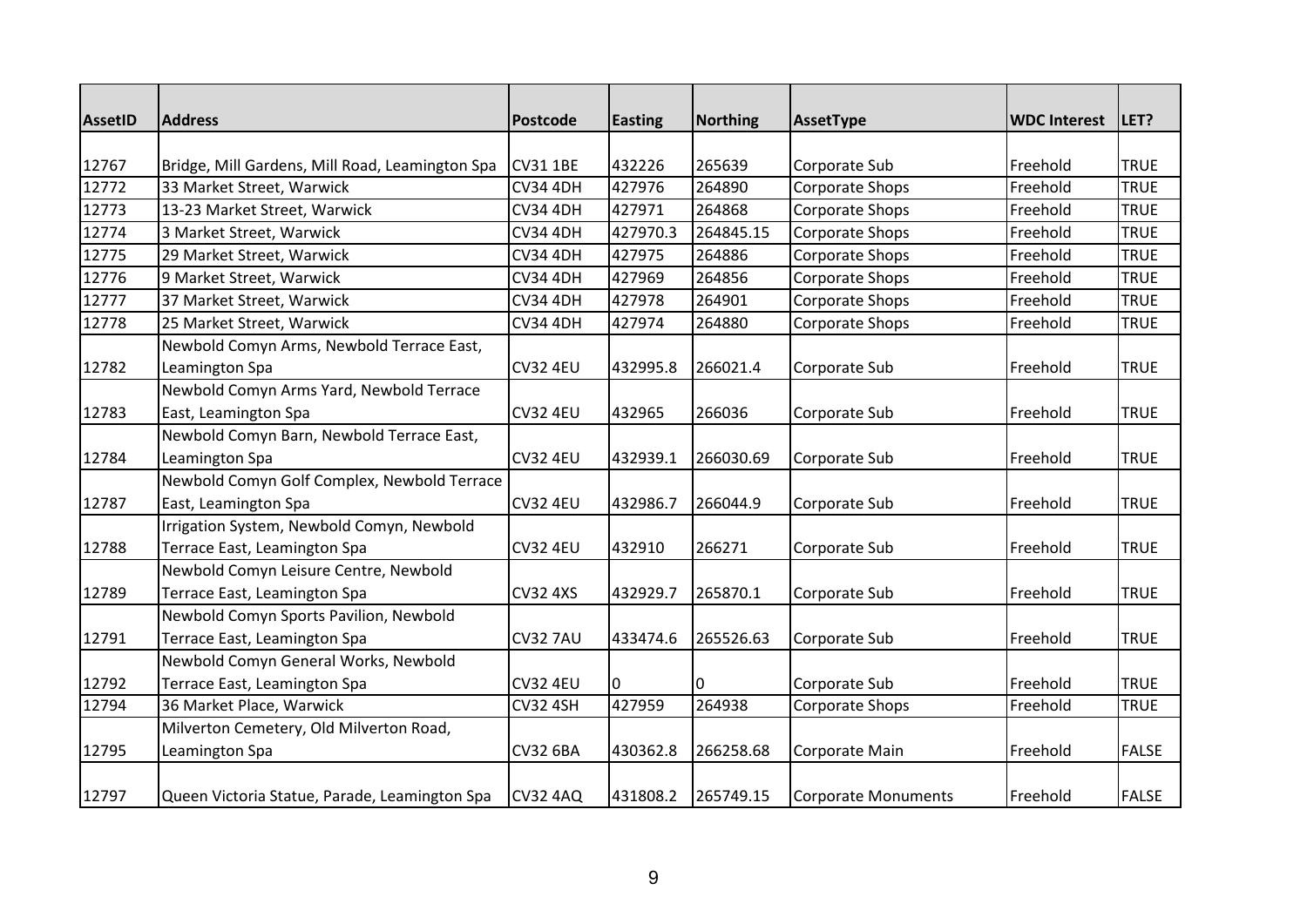| <b>AssetID</b> | <b>Address</b>                              | <b>Postcode</b> | <b>Easting</b> | <b>Northing</b> | AssetType          | <b>WDC Interest</b> | LET?         |
|----------------|---------------------------------------------|-----------------|----------------|-----------------|--------------------|---------------------|--------------|
|                | Shed, Pump Room Gardens, Parade, Leamington |                 |                |                 |                    |                     |              |
| 12799          | Spa                                         | <b>CV32 4AA</b> | 10             | 0               | Corporate Sub      | Freehold            | <b>TRUE</b>  |
|                | Bandstand, Pump Room Gardens, Parade,       |                 |                |                 |                    |                     |              |
| 12800          | Leamington Spa                              | <b>CV32 4AA</b> | 431771.6       | 265566.33       | Corporate Sub      | Freehold            | <b>TRUE</b>  |
|                | Garden Store, Pageant House, Jury Street,   |                 |                |                 |                    |                     |              |
| 12802          | Warwick                                     | <b>CV34 4EW</b> | 428285         | 264865          | Corporate Sub      | Freehold            | <b>TRUE</b>  |
| 12803          | Riverside House, Leamington Spa             | <b>CV32 5HZ</b> | 431240.3       | 265794.38       | Corporate Main     | Freehold            | <b>FALSE</b> |
|                | Reardon Court Car Park, Woodloes Avenue     |                 |                |                 |                    |                     |              |
| 12804          | South, Warwick                              | <b>CV34 5RN</b> | 428327         | 266358          | Corporate Car Park | Freehold            | <b>FALSE</b> |
| 12805          | Creative Railway Arches, Leamington Spa     | <b>CV31 2DH</b> | 432039.9       | 265194.52       | Corporate Main     | Leasehold           | <b>TRUE</b>  |
|                | Railway Arches External Area, Court Street, |                 |                |                 |                    |                     |              |
| 12806          | Leamington Spa                              | <b>CV31 2DH</b> | 432039.9       | 265194.52       | Corporate Sub      | Leasehold           | <b>TRUE</b>  |
|                | 1 Creative Railway Arches Court Street,     |                 |                |                 |                    |                     |              |
| 12807          | Leamington Spa                              | <b>CV31 2DH</b> | 432039.9       | 265194.52       | Corporate Sub      | Leasehold           | <b>FALSE</b> |
|                | 2 Creative Railway Arches Court Street,     |                 |                |                 |                    |                     |              |
| 12808          | Leamington Spa                              | <b>CV31 2DH</b> | 432044.5       | 265192.63       | Corporate Sub      | Leasehold           | <b>FALSE</b> |
|                | 3 Creative Railway Arches Court Street,     |                 |                |                 |                    |                     |              |
| 12809          | Leamington Spa                              | <b>CV31 2DH</b> | 432049.2       | 265190.74       | Corporate Sub      | Leasehold           | <b>TRUE</b>  |
|                | 4 Creative Railway Arches Court Street,     |                 |                |                 |                    |                     |              |
| 12810          | Leamington Spa                              | <b>CV31 2DH</b> | 432054.8       | 265188.99       | Corporate Sub      | Leasehold           | <b>FALSE</b> |
|                | 5 Creative Railway Arches Court Street,     |                 |                |                 |                    |                     |              |
| 12811          | Leamington Spa                              | <b>CV31 5DH</b> | 432060.7       | 265186.56       | Corporate Sub      | Leasehold           | <b>TRUE</b>  |
|                | 6 Creative Railway Arches Court Street,     |                 |                |                 |                    |                     |              |
| 12812          | Leamington Spa                              | CV31 2DH        | 432066.5       | 265184.4        | Corporate Sub      | Leasehold           | <b>TRUE</b>  |
|                | 7 Creative Railway Arches Court Street,     |                 |                |                 |                    |                     |              |
| 12813          | Leamington Spa                              | <b>CV31 2DH</b> | 432073         | 265181.56       | Corporate Sub      | Leasehold           | <b>FALSE</b> |
|                | 8 Creative Railway Arches Court Street,     |                 |                |                 |                    |                     |              |
| 12814          | Leamington Spa                              | <b>CV31 2DH</b> | 432078.1       | 265179.27       | Corporate Sub      | Leasehold           | <b>FALSE</b> |
|                | 9 Creative Railway Arches Court Street,     |                 |                |                 |                    |                     |              |
| 12815          | Leamington Spa                              | <b>CV32 5DH</b> | 432084.2       | 265177.92       | Corporate Sub      | Leasehold           | <b>FALSE</b> |
| 12816          | Priory Park, Warwick                        | <b>CV34 4JS</b> | 428388.5       | 265316.08       | Corporate Main     | Freehold            | <b>TRUE</b>  |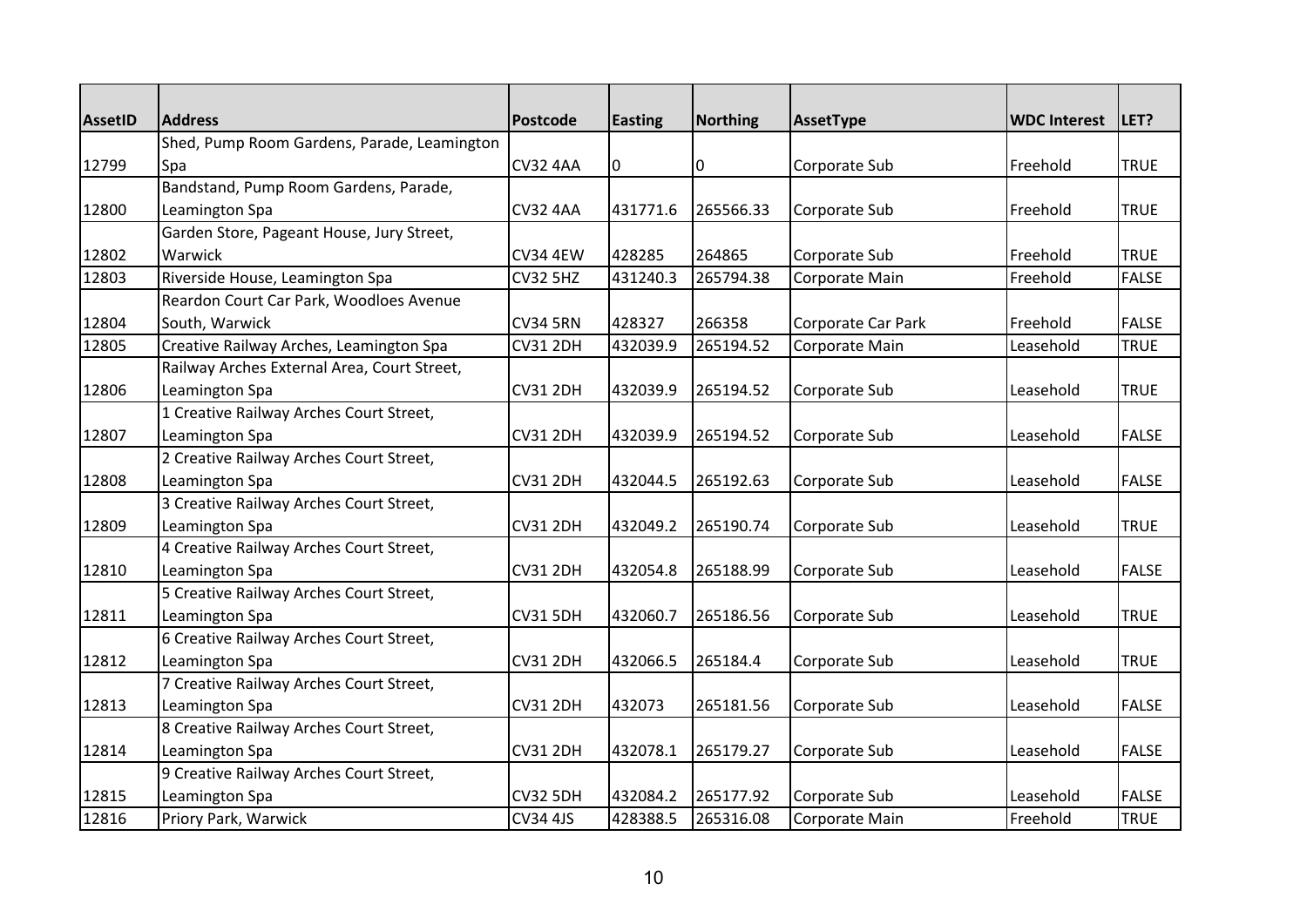| <b>AssetID</b> | <b>Address</b>                                  | <b>Postcode</b> | <b>Easting</b> | <b>Northing</b> | AssetType                   | <b>WDC Interest</b> | LET?         |
|----------------|-------------------------------------------------|-----------------|----------------|-----------------|-----------------------------|---------------------|--------------|
|                | York Road Open Space, York Road, Leamington     |                 |                |                 |                             |                     |              |
| 12818          | Spa                                             | <b>CV31 3PR</b> | 431549.2       | 265601.45       | Corporate Public Open Space | Freehold            | <b>TRUE</b>  |
| 12819          | Pump Rooms, Leamington Spa                      | <b>CV32 4AA</b> | 431846.9       | 265522.16       | Corporate Main              | Freehold            | <b>TRUE</b>  |
|                | Cafe, Tea Room, Assembly Room and Annexe,       |                 |                |                 |                             |                     |              |
| 12821          | Pump Rooms, The Parade, Leamington Spa          | <b>CV32 4AA</b> | 431885         | 265512          | Corporate Sub               | Freehold            | <b>TRUE</b>  |
| 12827          | Eagle Recreation Ground, Leamington Spa         | <b>CV31 2AR</b> | 432474.9       | 264798.31       | Corporate Main              | Freehold            | <b>FALSE</b> |
| 12828          | Leamington Open Spaces, Leamington Spa          |                 | 0              | 0               | Corporate Public Open Space | Freehold            | <b>TRUE</b>  |
| 12829          | Leamington Cemetery, Leamington Spa             | <b>CV31 2EN</b> | 432180         | 264123          | Corporate Main              | Freehold            | <b>FALSE</b> |
|                | Chapel Store, Leamington Cemetery, Brunswick    |                 |                |                 |                             |                     |              |
| 12830          | Street, Leamington Spa                          | <b>CV31 2EN</b> | 432148         | 264115          | Corporate Sub               | Freehold            | <b>TRUE</b>  |
|                | North Lodge, 116 Brunswick Street, Leamington   |                 |                |                 |                             |                     |              |
| 12831          | Spa                                             | <b>CV31 2EN</b> | 432282.4       | 264261.85       | Corporate Sub               | Freehold            | <b>FALSE</b> |
|                | Toilets, Leamington Cemetery, Brunswick Street, |                 |                |                 |                             |                     |              |
| 12833          | Leamington Spa                                  | <b>CV31 2EN</b> | 432205.8       | 264082.52       | <b>Corporate Toilets</b>    | Freehold            | <b>TRUE</b>  |
|                | Hill Close Gardens, Bread and Meat Close,       |                 |                |                 |                             |                     |              |
| 12834          | Warwick                                         | <b>CV34 6HF</b> | 427756.7       | 264801.3        | Corporate Main              | Freehold            | <b>TRUE</b>  |
| 12835          | Leamington Closed Churchyards, Leamington Spa 0 |                 | 0              | 0               | Corporate Main              | Freehold            | <b>TRUE</b>  |
| 12838          | Land at Tisdale Rise, Kenilworth                | CV8 2QU         | l0             | 0               | Corporate Sub               | Freehold            | <b>TRUE</b>  |
| 12839          | Land at Hampton Road, Warwick                   | <b>CV34 6HX</b> | $\overline{0}$ | 0               | Corporate Sub               | Freehold            | <b>TRUE</b>  |
| 12841          | Abbey Fields Toilets, Bridge Street, Kenilworth | CV8 1BP         | 428468         | 272204.64       | <b>Corporate Toilets</b>    | Freehold            | <b>TRUE</b>  |
|                | Brunswick Street Toilets, Brunswick Street,     |                 |                |                 |                             |                     |              |
| 12843          | Leamington Spa                                  | <b>CV31 2EG</b> | 432153.7       | 264700.03       | <b>Corporate Toilets</b>    | Freehold            | <b>TRUE</b>  |
|                | Covent Garden Car Park Toilets, Russell Street, |                 |                |                 |                             |                     |              |
| 12844          | Leamington Spa                                  | <b>CV32 2EG</b> | 431650.5       | 266127.07       | <b>Corporate Toilets</b>    | Freehold            | <b>TRUE</b>  |
| 12845          | Crown Way Toilets, Crown Way, Leamington Spa    | <b>CV32 7SF</b> | 432878.1       | 267310.92       | <b>Corporate Toilets</b>    | Freehold            | <b>TRUE</b>  |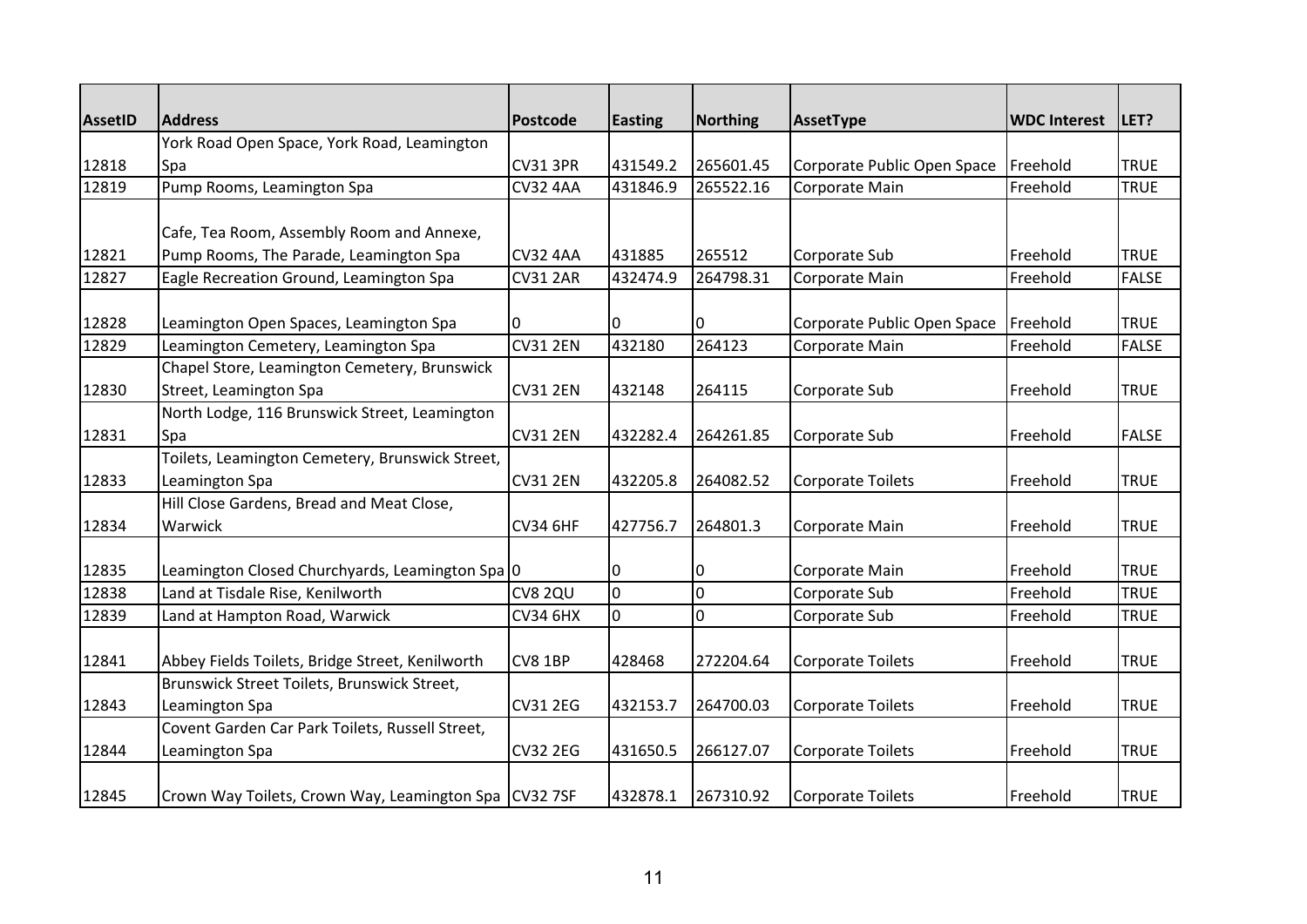| <b>AssetID</b> | <b>Address</b>                                  | <b>Postcode</b> | <b>Easting</b> | Northing  | AssetType                  | <b>WDC Interest</b> | LET?         |
|----------------|-------------------------------------------------|-----------------|----------------|-----------|----------------------------|---------------------|--------------|
|                | Jephson Gardens Toilets, The Parade,            |                 |                |           |                            |                     |              |
| 12846          | Leamington Spa                                  | <b>CV32 4ER</b> | 432119.3       | 265672.86 | <b>Corporate Toilets</b>   | Freehold            | <b>TRUE</b>  |
|                | Kenilworth Cemetery Toilets, Oaks Road,         |                 |                |           |                            |                     |              |
| 12847          | Kenilworth                                      | <b>CV8 1GE</b>  | 428491.4       | 271090.46 | <b>Corporate Toilets</b>   | Freehold            | <b>TRUE</b>  |
|                | Lapworth Picnic Area Toilets, Brome Hall Lane,  |                 |                |           |                            |                     |              |
| 12848          | Lapworth, Solihull                              | <b>B94 5RB</b>  | 418589.6       | 270983.57 | <b>Corporate Toilets</b>   | Freehold            | <b>FALSE</b> |
| 12849          | Myton Fields Toilets, Myton Road, Warwick       | <b>CV34 4QY</b> | 428979.2       | 264671.71 | <b>Corporate Toilets</b>   | Freehold            | <b>FALSE</b> |
| 12850          | Abbey End Toilets, Abbey End, Kenilworth        | <b>CV8 1LS</b>  | 428679.6       | 271911.4  | <b>Corporate Toilets</b>   | Freehold            | <b>FALSE</b> |
|                | Regent Grove Toilets, Regent Grove, Leamington  |                 |                |           |                            |                     |              |
| 12851          | Spa                                             | <b>CV32 4NY</b> | 431850.6       | 265745.81 | <b>Corporate Toilets</b>   | Freehold            | <b>TRUE</b>  |
| 12852          | St Nicholas Park Toilets, Banbury Road, Warwick | <b>CV34 4QY</b> | 428837.4       | 264945.13 | <b>Corporate Toilets</b>   | Freehold            | <b>TRUE</b>  |
|                | Victoria Park Toilets, Archery Road, Leamington |                 |                |           |                            |                     |              |
| 12853          | Spa                                             | CV31 3PT        | 431324.5       | 265637.88 | <b>Corporate Toilets</b>   | Freehold            | <b>TRUE</b>  |
|                | Warwick Cemetery Toilets, Birmingham Road,      |                 |                |           |                            |                     |              |
| 12854          | Warwick                                         | <b>CV34 5XW</b> | 427111.4       | 265809.85 | <b>Corporate Toilets</b>   | Freehold            | <b>TRUE</b>  |
| 12855          | Market Place Toilets, Market Place, Warwick     | <b>CV34 4SH</b> | 427963         | 264959    | <b>Corporate Toilets</b>   | Freehold            | <b>FALSE</b> |
| 12856          | Pageant Garden Toilets, Castle Street, Warwick  | <b>CV34 4BP</b> | 427964         | 264954.34 | <b>Corporate Toilets</b>   | Freehold            | <b>TRUE</b>  |
| 12858          | Althorpe Enterprise Hub, Leamington Spa         | <b>CV31 2GB</b> | 432200         | 265046    | Corporate Main             | Freehold            | <b>TRUE</b>  |
|                | Square West Car Park, Barrowfield Lane,         |                 |                |           |                            |                     |              |
| 12859          | Kenilworth                                      | CV8 1EN         | 428704         | 271667    | Corporate Car Park         | Freehold            | <b>TRUE</b>  |
| 12861          | 28-30 Hamilton Terrace, Leamington Spa          | <b>CV32 4LY</b> | 431976         | 265789    | Corporate Shops            | Freehold            | <b>TRUE</b>  |
| 12862          | 24 Hamilton Terrace, Leamington Spa             | <b>CV32 4LY</b> | 431969.2       | 265768.8  | Corporate Shops            | Freehold            | <b>TRUE</b>  |
| 12863          | 32 Hamilton Terrace, Leamington Spa             | <b>CV32 4LY</b> | 431981         | 265794    | Corporate Shops            | Freehold            | <b>TRUE</b>  |
|                | Basement Ground First & Second Floor, 10        |                 |                |           |                            |                     |              |
| 12864          | Hamilton Terrace, Leamington Spa                | <b>CV32 4LY</b> | 431930.4       | 265745.3  | Corporate Shops            | Freehold            | <b>TRUE</b>  |
| 12866          | Elephant Walk, Priory Terrace, Leamington Spa   | <b>CV31 1BA</b> | 432101         | 265505    | <b>Corporate Monuments</b> | Freehold            | <b>TRUE</b>  |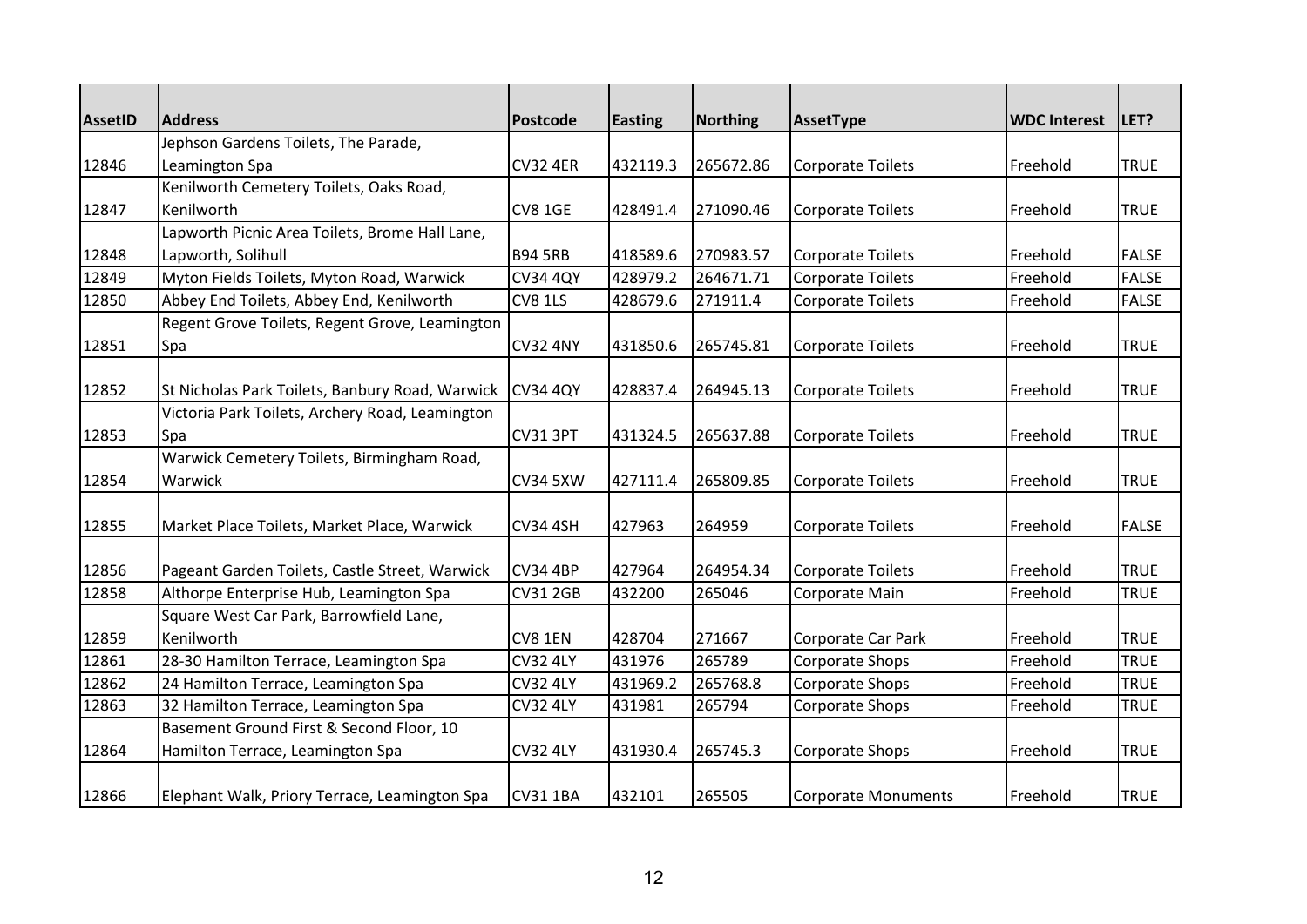| <b>AssetID</b> | <b>Address</b>                                  | <b>Postcode</b> | <b>Easting</b> | <b>Northing</b> | AssetType                  | <b>WDC Interest</b> | LET?         |
|----------------|-------------------------------------------------|-----------------|----------------|-----------------|----------------------------|---------------------|--------------|
|                |                                                 |                 |                |                 |                            |                     |              |
| 12867          | Holly Walk Steps, Holly Walk, Leamington Spa    | 0               | 431929         | 265816          | <b>Corporate Monuments</b> | Freehold            | <b>TRUE</b>  |
|                | Old School House Building, 16 Court Street,     |                 |                |                 |                            |                     |              |
| 12868          | Leamington Spa                                  | <b>CV31 2BB</b> | 432113         | 265114          | Corporate Shops            | Freehold            | <b>TRUE</b>  |
| 12870          | Warwick Racecourse, Warwick                     | <b>CV34 6HN</b> | 427332.9       | 264813.48       | Corporate Main             | Freehold            | <b>TRUE</b>  |
|                | Warwick Golf Centre and Driving Range,          |                 |                |                 |                            |                     |              |
| 12871          | Hampton Street, Warwick                         | CV34 6HW        | 427600         | 264930          | Corporate Sub              | Freehold            | <b>TRUE</b>  |
|                | Warwick Racecourse Enclosure, Hampton Street,   |                 |                |                 |                            |                     |              |
| 12872          | Warwick                                         | <b>CV34 6HW</b> | 427494         | 264475          | Corporate Car Park         | Freehold            | <b>TRUE</b>  |
|                | Covent Garden Surface Car Park, Russell Street, |                 |                |                 |                            |                     |              |
| 12874          | Leamington Spa                                  | <b>CV32 5QB</b> | 431649.7       | 266168.42       | Corporate Car Park         | Freehold            | <b>TRUE</b>  |
|                | Adelaide Bridge Car Park, Adelaide Road,        |                 |                |                 |                            |                     |              |
| 12875          | Leamington Spa                                  | <b>CV34 5AH</b> | 431393.8       | 265738.61       | Corporate Car Park         | Freehold            | <b>TRUE</b>  |
|                | Hampton Road Car Park, Hampton Road,            |                 |                |                 |                            |                     |              |
| 12876          | Warwick                                         | <b>CV34 6JP</b> | 427733.9       | 264774.31       | Corporate Car Park         | Freehold            | <b>TRUE</b>  |
|                | Bread and Meat Close Car Park, Bread and Meat   |                 |                |                 |                            |                     |              |
| 12877          | Close, Warwick                                  | <b>CV34 6HF</b> | 427332.9       | 264813.48       | Corporate Car Park         | Freehold            | <b>TRUE</b>  |
|                |                                                 |                 |                |                 |                            |                     |              |
| 12880          | Oakley Woods Crematorium, Leamington Spa        | <b>CV33 9QP</b> | 430303.5       | 259581.05       | Corporate Main             | Freehold            | <b>TRUE</b>  |
|                | The Lodge, Oakley Woods Crematorium,            |                 |                |                 |                            |                     |              |
|                | Newbold Road, Bishops Tachbrook, Leamington     |                 |                |                 |                            |                     |              |
| 12881          | Spa                                             | <b>CV33 9QP</b> | 431962         | 259587          | Corporate Sub              | Freehold            | <b>TRUE</b>  |
| 12885          | 44 Regent Street, Leamington Spa                | <b>CV32 5EG</b> | 431649.4       | 265880.9        | Corporate Shops            | Freehold            | <b>TRUE</b>  |
| 12886          | Land at Lock Lane, Warwick                      | 0               | 0              | 0               | Corporate Sub              | Freehold            | <b>TRUE</b>  |
| 12887          | Land at Althorpe Street, Leamington Spa         | $\overline{0}$  | $\overline{0}$ | 0               | Corporate Sub              | Freehold            | <b>TRUE</b>  |
|                | Former Dole Office, Spencer Yard, Leamington    |                 |                |                 |                            |                     |              |
| 12888          | Spa                                             | <b>CV31 3AA</b> | 431886.1       | 265443.1        | Corporate Main             | Freehold            | <b>TRUE</b>  |
| 12889          | 44-46 Regent Street, Leamington Spa             | <b>CV32 5EG</b> | 431649.4       | 265880.9        | Corporate Shops            | Freehold            | <b>TRUE</b>  |
|                | Royal Priors Car Park, Park Street, Leamington  |                 |                |                 |                            |                     |              |
| 12890          | Spa                                             | <b>CV32 6LG</b> | 431882         | 266019          | Corporate Car Park         | Leasehold           | <b>TRUE</b>  |
| 12891          | Vittle Drive Car Park, Vittle Drive, Warwick    | <b>CV34 4UX</b> | 427593         | 264703          | Corporate Car Park         | Freehold            | <b>FALSE</b> |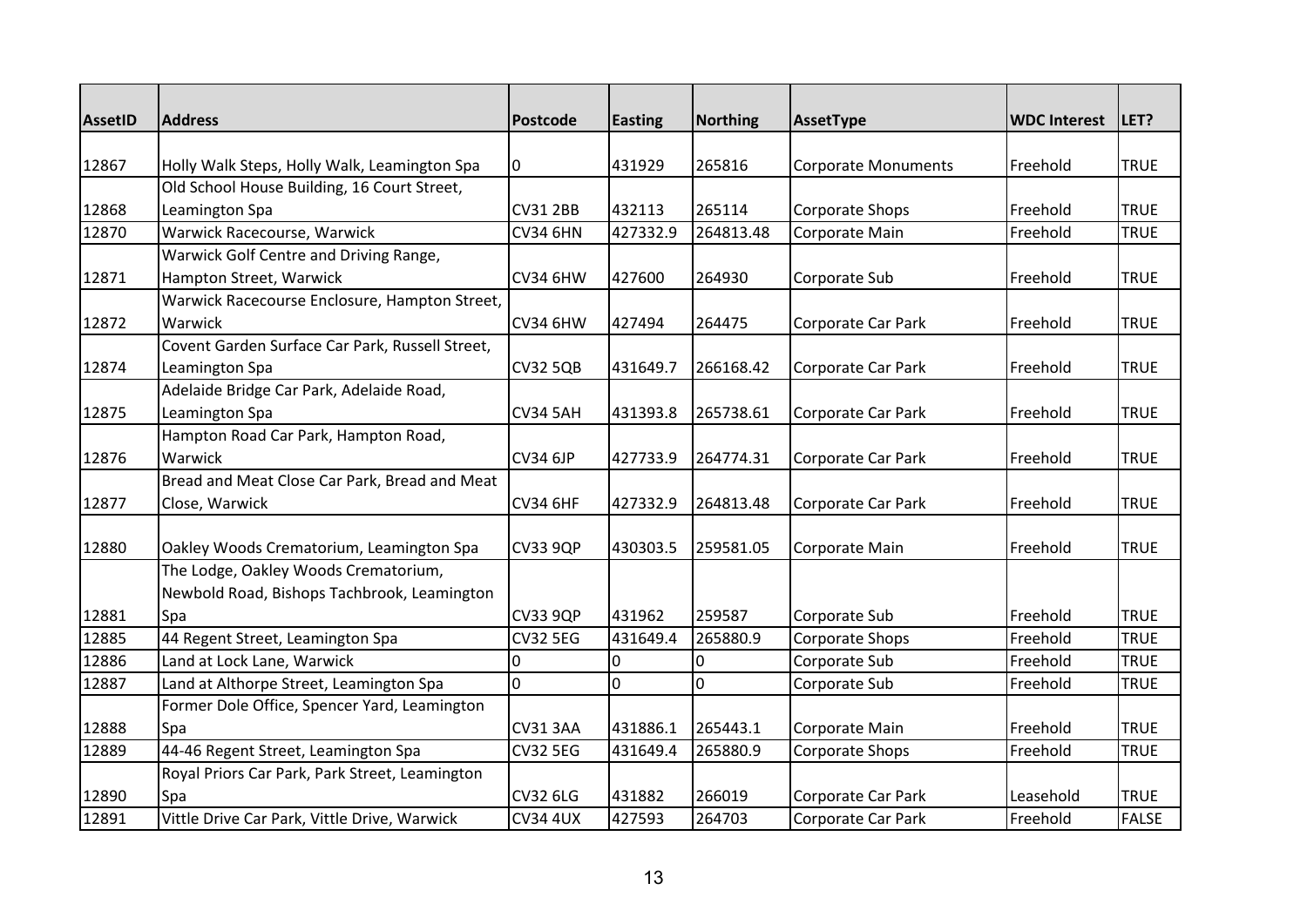| <b>AssetID</b> | <b>Address</b>                                           | <b>Postcode</b> | <b>Easting</b> | Northing  | AssetType              | <b>WDC Interest</b> | LET?         |
|----------------|----------------------------------------------------------|-----------------|----------------|-----------|------------------------|---------------------|--------------|
|                |                                                          |                 |                |           |                        |                     |              |
| 12893          | Edmondscote Sports Ground, Leamington Spa                | <b>CV32 6AD</b> | 430458.8       | 265463.27 | Corporate Main         | Freehold            | <b>FALSE</b> |
|                |                                                          |                 |                |           |                        |                     |              |
| 12894          | Sports Pavilion, River Close, Leamington Spa             | <b>CV32 6AD</b> | 430482.2       | 265527.81 | Corporate Sub          | Freehold            | <b>FALSE</b> |
| 12895          | Sports Track, River Close, Leamington Spa                | <b>CV32 6AD</b> | 430458.8       | 265463.27 | Corporate Sub          | Freehold            | <b>FALSE</b> |
|                | Stratford Road Depot, Princes Close Gardens,             |                 |                |           |                        |                     |              |
| 12896          | Warwick                                                  | <b>CV34 6RE</b> | 427237         | 262817    | Corporate Main         | Freehold            | <b>TRUE</b>  |
| 12897          | 26 Hamilton Terrace, Leamington Spa                      | <b>CV32 4LY</b> | 431968         | 265768.51 | <b>Corporate Shops</b> | Freehold            | <b>TRUE</b>  |
| 12898          | 49 High Street, Leamington Spa                           | <b>CV31 1LN</b> | 432108         | 265224    | Corporate Shops        | Freehold            | <b>TRUE</b>  |
|                | Harbury Lane Sports Pavilion, Harbury Lane,              |                 |                |           |                        |                     |              |
| 12899          | <b>Bishops Tachbrook</b>                                 | <b>CV33 9QB</b> | 432551.2       | 262111.27 | Corporate Sub          | Freehold            | <b>TRUE</b>  |
|                | Leamington Boating Centre, Mill Gardens, Mill            |                 |                |           |                        |                     |              |
| 12900          | Road, Leamington Spa                                     | <b>CV31 1BE</b> | 432205         | 265597    | Corporate Sub          | Freehold            | <b>TRUE</b>  |
| 12901          | North Hall, Spencer Yard, Leamington Spa                 | CV31 3AA        | 431841.6       | 265457.87 | Corporate Sub          | Freehold            | <b>TRUE</b>  |
|                |                                                          |                 |                |           |                        |                     |              |
| 12902          | Old Nursery, 5a Spencer Street, Leamington Spa           | <b>CV31 3SY</b> | 431879         | 265423    | Corporate Main         | Freehold            | <b>TRUE</b>  |
| 12903          | The Dell, Warwick Terrace, Leamington Spa                | <b>CV32 5BJ</b> | 431299         | 266129.99 | Corporate Sub          | Freehold            | <b>TRUE</b>  |
| 12904          | 13a Station Approach, Leamington Spa                     | <b>CV31 3NN</b> | 431651.3       | 265364.82 | Corporate Shops        | Freehold            | <b>TRUE</b>  |
| 12905          | Barrack Street Car Park, Barrack Street, Warwick         | <b>CV34 4TH</b> | 428020         | 265099    | Corporate Car Park     | Leasehold           | <b>TRUE</b>  |
|                | Hatton Park Play Area, Barcheston Drive,                 |                 |                |           |                        |                     |              |
| 12906          | Warwick                                                  | <b>CV35 7SZ</b> | 425073         | 267306    | Corporate Sub          | Freehold            | <b>TRUE</b>  |
| 12907          | Myton Fields, Warwick                                    | <b>CV34 6PP</b> | 429161.1       | 264809.89 | Corporate Main         | Freehold            | <b>TRUE</b>  |
|                |                                                          |                 |                |           |                        |                     |              |
| 12908          | Myton Fields Ticket Office, Myton Road, Warwick CV34 4QY |                 | 429019.3       | 264682.71 | Corporate Sub          | Freehold            | <b>FALSE</b> |
| 12909          | Sea Scout Hut, Myton Fields, Warwick                     | <b>CV34 6PP</b> | 429170.2       | 264820.41 | Corporate Sub          | Freehold            | <b>TRUE</b>  |
| 12910          | Sea Scout HQ, Banbury Road, Warwick                      | $\Omega$        | 429310.2       | 265088.59 | Corporate Sub          | Freehold            | <b>TRUE</b>  |
|                | Budbrooke Playing Fields, Field Barn Road,               |                 |                |           |                        |                     |              |
| 12912          | Warwick                                                  | <b>CV35 8SA</b> | 426011         | 265049    | Corporate Sub          | Freehold            | <b>TRUE</b>  |
|                | Castle Farm Playing Fields, Fishponds Road,              |                 |                |           |                        |                     |              |
| 12913          | Kenilworth                                               | CV8 1EY         | 428110         | 271561    | Corporate Sub          | Freehold            | <b>TRUE</b>  |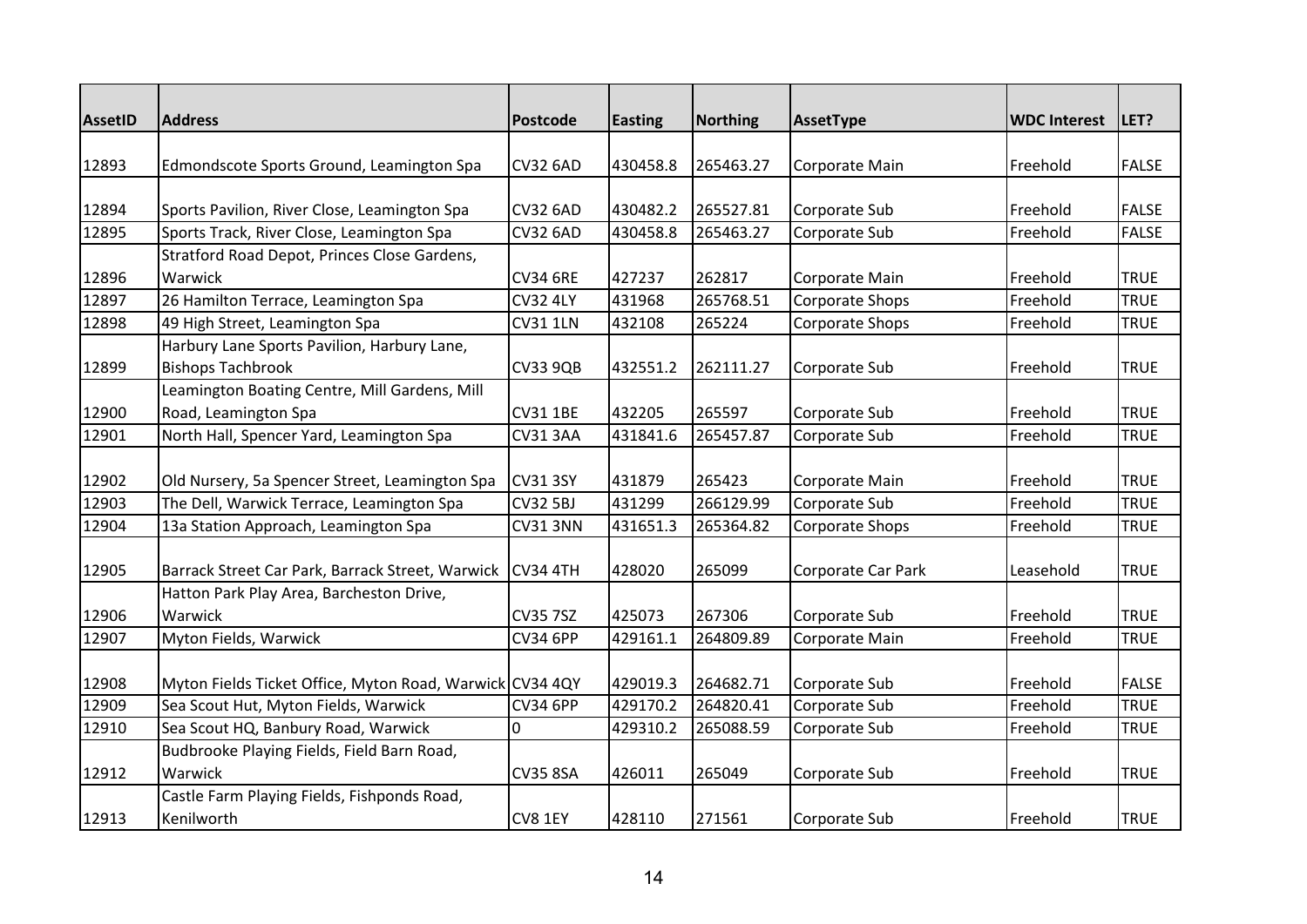| <b>AssetID</b> | <b>Address</b>                                      | <b>Postcode</b> | <b>Easting</b> | Northing  | AssetType                  | <b>WDC Interest</b> | LET?         |
|----------------|-----------------------------------------------------|-----------------|----------------|-----------|----------------------------|---------------------|--------------|
|                | Old Library, 44-46 Cubbington Road, Leamington      |                 |                |           |                            |                     |              |
| 12916          | Spa                                                 | <b>CV32 7AB</b> | 432408.2       | 267151.57 | Corporate Clubs            | Freehold            | <b>FALSE</b> |
|                | Ahmadiyya Muslim Association, Adelaide Road,        |                 |                |           |                            |                     |              |
| 12918          | Leamington Spa                                      |                 | 431332         | 265694    | Corporate Clubs            | Freehold            | <b>TRUE</b>  |
| 12919          | 40A Kennedy Square, Leamington Spa                  | <b>CV32 4SY</b> | 432138         | 266196    | Corporate Shops            | Freehold            | <b>TRUE</b>  |
| 12942          | 41 Kennedy Square, Leamington Spa                   | <b>CV32 4SY</b> | 432139         | 266190    | Corporate Shops            | Leasehold           | <b>TRUE</b>  |
| 12943          | Rugby Road Air Quality Cabin, Leamington Spa        | 0               | 431267         | 266401    | Corporate Main             | Freehold            | <b>TRUE</b>  |
| 14203          | Sub Station off Cape Road, Warwick                  | l0              | 427976         | 265539    | Corporate Elec Sub Station | Freehold            | <b>TRUE</b>  |
|                | Sub Station off Newbold Pavilion, Leamington        |                 |                |           |                            |                     |              |
| 14205          | <b>Spa</b>                                          | 10              | 432244         | 265088    | Corporate Elec Sub Station | Freehold            | <b>TRUE</b>  |
|                | Sub Station off Clarendon Square, Leamington        |                 |                |           |                            |                     |              |
| 14206          | Spa                                                 | 0               | 433491         | 265545    | Corporate Elec Sub Station | Freehold            | <b>TRUE</b>  |
|                | Sub Station at Mill Road, Jephson Gardens,          |                 |                |           |                            |                     |              |
| 14207          | Leamington Spa                                      | 0               | 432117         | 265505    | Corporate Elec Sub Station | Freehold            | <b>TRUE</b>  |
| 14208          | Sub Station at Burns Road, Leamington Spa           | l0              | 432886         | 267723    | Corporate Elec Sub Station | Freehold            | <b>TRUE</b>  |
| 14209          | Sub Station at Brunswick Street, Leamington Spa   0 |                 | 432145         | 264124    | Corporate Elec Sub Station | Freehold            | <b>TRUE</b>  |
| 14210          | Sub Station at Hanworth Close, Leamington Spa       | I0              | 433114         | 266978    | Corporate Elec Sub Station | Freehold            | <b>TRUE</b>  |
| 14211          | Sub Station at Dudley Road, Kenilworth              | l0              | 428449         | 2707735   | Corporate Elec Sub Station | Freehold            | <b>TRUE</b>  |
| 14212          | Sub Station at Redland Road, Leamington Spa         | 0               | 432819         | 264124    | Corporate Elec Sub Station | Freehold            | <b>TRUE</b>  |
| 14213          | Sub Station at Victoria Road, Leamington Spa        | IO.             | 431292         | 265507    | Corporate Elec Sub Station | Freehold            | <b>TRUE</b>  |
| 14214          | Sub Station at Crown Way, Leamington Spa            | $\overline{0}$  | 432933         | 267254    | Corporate Elec Sub Station | Freehold            | <b>TRUE</b>  |
| 14215          | Sub Station at Lee Road, Leamington Spa             | $\overline{0}$  | 431566         | 264930    | Corporate Elec Sub Station | Freehold            | <b>TRUE</b>  |
| 14216          | Sub Station at Oaks Road, Kenilworth                | l0              | 428385         | 270939    | Corporate Elec Sub Station | Freehold            | <b>TRUE</b>  |
| 14217          | Sub Station at Brook Street, Leamington Spa         | I0              | 431345         | 265974    | Corporate Elec Sub Station | Freehold            | <b>TRUE</b>  |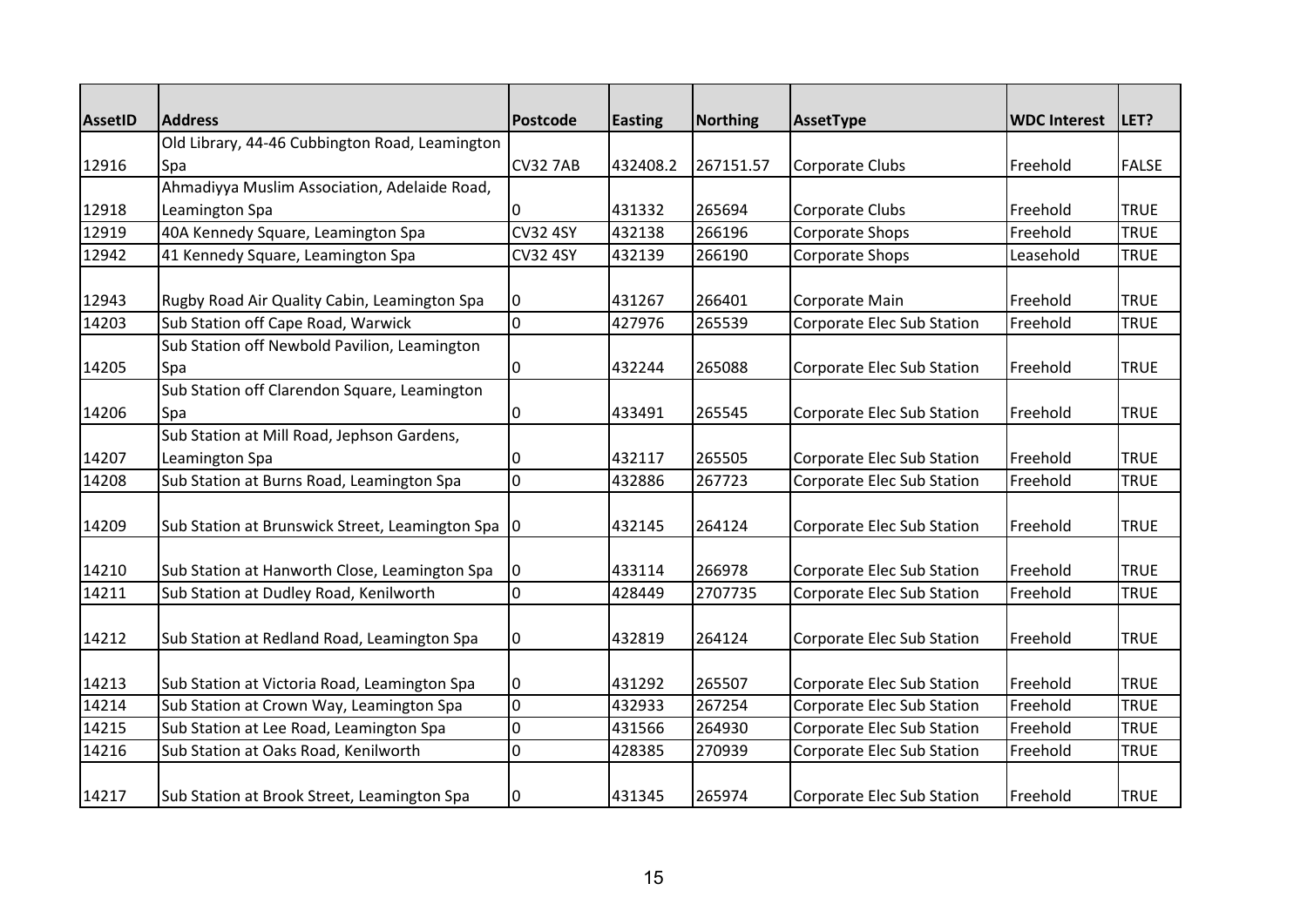| <b>AssetID</b> | <b>Address</b>                                              | Postcode       |                | <b>Northing</b> | AssetType                         | <b>WDC Interest</b> | LET?        |
|----------------|-------------------------------------------------------------|----------------|----------------|-----------------|-----------------------------------|---------------------|-------------|
|                | Sub Station at Mason Avenue/ Rawlinson Road,                |                | <b>Easting</b> |                 |                                   |                     |             |
| 14218          | Leamington Spa                                              | 0              | 433435         | 267051          | Corporate Elec Sub Station        | Freehold            | <b>TRUE</b> |
|                |                                                             |                |                |                 |                                   |                     |             |
| 14219          | Sub Station 1 at Rugby Road, Leamington Spa                 | $\mathbf 0$    | 431994         | 265745          | Corporate Elec Sub Station        | Freehold            | <b>TRUE</b> |
|                |                                                             |                |                |                 |                                   |                     |             |
| 14220          | Sub Station at Neilston Street, Leamington Spa              | 0              | 432246         | 265090          | Corporate Elec Sub Station        | Freehold            | <b>TRUE</b> |
| 14221          | Sub Station 1 at Kingsway, Leamington Spa                   | $\overline{0}$ | 431785         | 264838          | <b>Corporate Elec Sub Station</b> | Freehold            | <b>TRUE</b> |
| 14222          | Sub Station at King Street, Leamington Spa                  | $\mathbf 0$    | 432259         | 266186          | Corporate Elec Sub Station        | Freehold            | <b>TRUE</b> |
| 14223          | Sub Station at Delamere Way, Leamington Spa                 | 0              | 433395         | 267597          | Corporate Elec Sub Station        | Freehold            | <b>TRUE</b> |
| 14224          | Sub Station at Scotland Place, Leamington Spa               | 0              | 10             | 0               | Corporate Elec Sub Station        | Freehold            | <b>TRUE</b> |
| 14225          | Sub Station at Tavistock Street, Leamington Spa             | 0              | 431669         | 266129          | Corporate Elec Sub Station        | Freehold            | <b>TRUE</b> |
| 14226          | Sub Station at Hampton Road, Warwick                        | l0             | 427346         | 264236          | <b>Corporate Elec Sub Station</b> | Freehold            | <b>TRUE</b> |
| 14227          | Sub Station at Birmingham Road, Hatton                      | $\overline{0}$ | 427545         | 265639          | Corporate Elec Sub Station        | Freehold            | <b>TRUE</b> |
| 14228          | Sub Station at Birmingham Road, Warwick                     | $\overline{0}$ | $\overline{0}$ | 0               | Corporate Elec Sub Station        | Freehold            | <b>TRUE</b> |
| 14229          | Sub Station at Chapman Court, off Bridge Street,<br>Warwick | 0              | 430073         | 265665          | <b>Corporate Elec Sub Station</b> | Freehold            | <b>TRUE</b> |
| 14230          | Sub Station at Hill Street, Warwick                         | $\overline{0}$ | 429839         | 265784          | Corporate Elec Sub Station        | Freehold            | <b>TRUE</b> |
|                | Sub Station at Greville Road / Spinney Hill,                |                |                |                 |                                   |                     |             |
| 14231          | Warwick                                                     | 0              | 429840         | 265784          | Corporate Elec Sub Station        | Freehold            | <b>TRUE</b> |
| 14232          | Sub Station at Millbank, Warwick                            | 0              | 429609         | 266251          | Corporate Elec Sub Station        | Freehold            | <b>TRUE</b> |
| 14233          | Sub Station at Monk Street, Warwick                         | $\mathbf 0$    | 427845         | 264621          | Corporate Elec Sub Station        | Freehold            | <b>TRUE</b> |
| 14234          | Sub Station at Lyttleton Road, Warwick                      | $\overline{0}$ | 428263         | 265742          | Corporate Elec Sub Station        | Freehold            | <b>TRUE</b> |
| 14235          | Sub Station at Oakwood Grove, Warwick                       | 0              | 429382         | 266272          | Corporate Elec Sub Station        | Freehold            | <b>TRUE</b> |
| 14236          | Sub Station at Cherry Road, Warwick                         | 0              | U              | $\Omega$        | Corporate Elec Sub Station        | Freehold            | <b>TRUE</b> |
| 14237          | Sub Station at Dickins Road, Warwick                        | $\mathbf 0$    | 429627         | 265981          | Corporate Elec Sub Station        | Freehold            | <b>TRUE</b> |
| 14238          | Sub Station at Warwick Racecourse, Warwick                  | 0              | 427346         | 264236          | Corporate Elec Sub Station        | Freehold            | <b>TRUE</b> |
| 14239          | Sub Station at Millers Road, Warwick                        | $\overline{0}$ | 428335         | 265972          | <b>Corporate Elec Sub Station</b> | Freehold            | <b>TRUE</b> |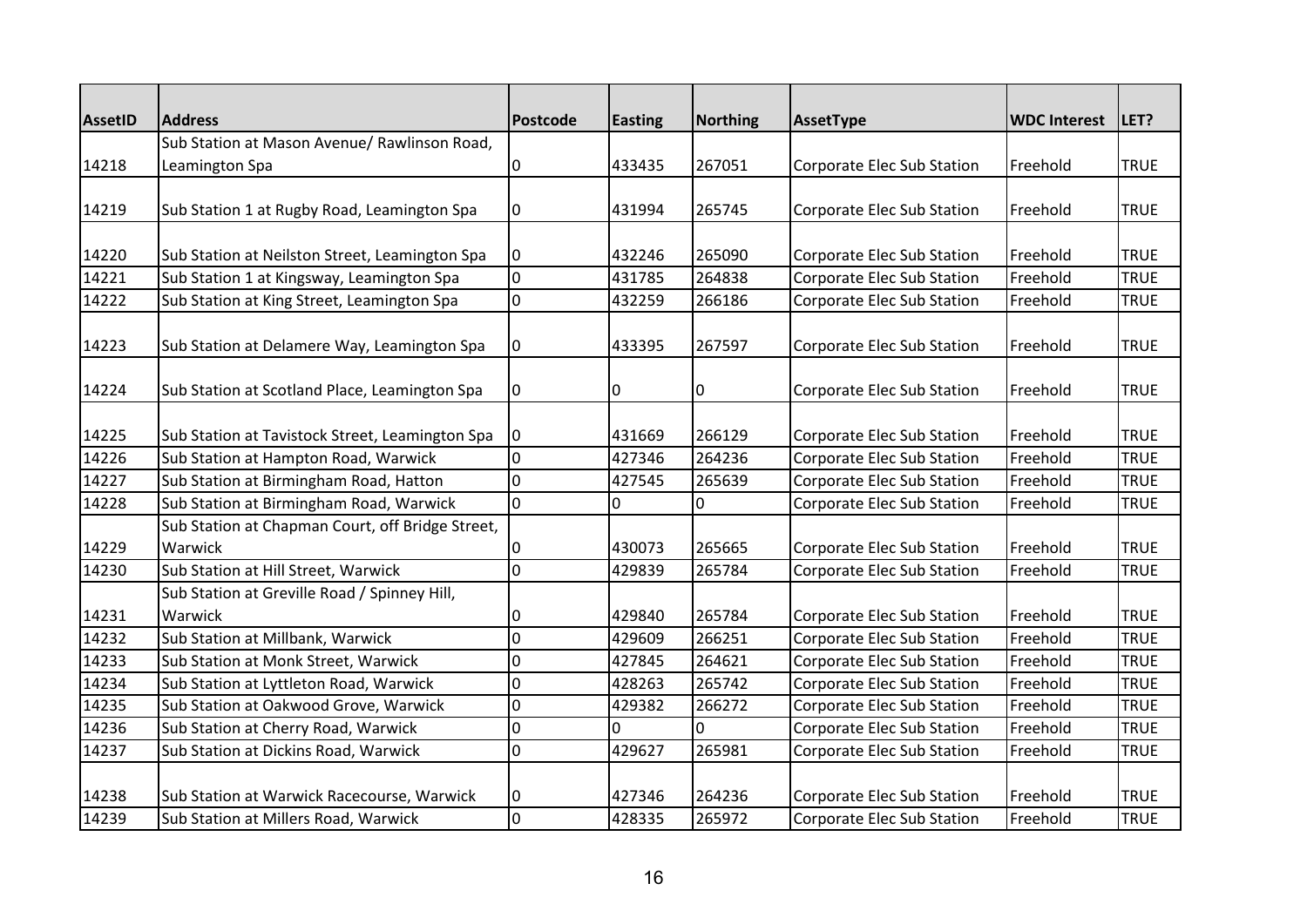| <b>AssetID</b> | <b>Address</b>                                                | <b>Postcode</b> | <b>Easting</b> | Northing | AssetType                         | <b>WDC Interest</b> | <b>ILET?</b> |
|----------------|---------------------------------------------------------------|-----------------|----------------|----------|-----------------------------------|---------------------|--------------|
| 14240          | Sub Station at St. Nicholas Park, Warwick                     | $\Omega$        | 428998         | 265111   | <b>Corporate Elec Sub Station</b> | Freehold            | <b>TRUE</b>  |
|                | Sub Station at Lower Woodles Estate, Handley                  |                 |                |          |                                   |                     |              |
| 14241          | Grove, Warwick                                                | 0               | 427843         | 266252   | Corporate Elec Sub Station        | Freehold            | <b>TRUE</b>  |
| 14242          | Sub Station at Lakin Court off Vine Lane, Warwick 0           |                 | 428645         | 265662   | Corporate Elec Sub Station        | <b>Freehold</b>     | <b>TRUE</b>  |
| 14243          | Sub Station at Wasperton Lane, Barford                        | $\mathbf 0$     | 427140         | 260345   | Corporate Elec Sub Station        | Freehold            | <b>TRUE</b>  |
| 14244          | Sub Station at Old School Lane, Budbrook                      | 0               | 425280         | 264017   | Corporate Elec Sub Station        | Freehold            | <b>TRUE</b>  |
|                | Sub Station at Commander Close, Bishops                       |                 |                |          |                                   |                     |              |
| 14245          | <b>Tachbrook</b>                                              | 0               | 431221         | 261085   | Corporate Elec Sub Station        | Freehold            | <b>TRUE</b>  |
| 14246          | Sub Station at Guy Road, Kenilworth                           | $\overline{0}$  | 428915         | 270763   | Corporate Elec Sub Station        | Freehold            | <b>TRUE</b>  |
| 14247          | Sub Station at Bridge Street, Kenilworth                      | 0               | 430077         | 265666   | Corporate Elec Sub Station        | Freehold            | <b>TRUE</b>  |
| 14248          | Sub Station at Rosemary Hill, Kenilworth                      | $\Omega$        | 428914         | 272172   | Corporate Elec Sub Station        | Freehold            | <b>TRUE</b>  |
| 14249          | Sub Station at Albion Street, Kenilworth                      | $\mathbf 0$     | 429176         | 272449   | Corporate Elec Sub Station        | Freehold            | <b>TRUE</b>  |
| 14250          | Sub Station at Abbey End, Kenilworth                          | $\mathbf 0$     | 428688         | 271920   | Corporate Elec Sub Station        | Freehold            | <b>TRUE</b>  |
| 14251          | Sub Station at Roseland Road, Kenilworth                      | 0               | 428766         | 271069   | Corporate Elec Sub Station        | Freehold            | <b>TRUE</b>  |
| 14252          | Sub Station at Leycester Road, Kenilworth                     | $\overline{0}$  | 429074         | 270764   | Corporate Elec Sub Station        | Freehold            | <b>TRUE</b>  |
| 14253          | Sub Station at Herberts Lane, Kenilworth                      | $\overline{0}$  | 429319         | 272495   | Corporate Elec Sub Station        | Freehold            | <b>TRUE</b>  |
| 14254          | Sub Station at Webster Avenue, off Park Hill,<br>Kenilworth   | 0               | 429536         | 272520   | Corporate Elec Sub Station        | <b>IFreehold</b>    | <b>TRUE</b>  |
| 14255          | Sub Station at Princes Drive, Kenilworth                      | 0               | 429491         | 273620   | Corporate Elec Sub Station        | Freehold            | <b>TRUE</b>  |
| 14256          | Sub Station at Shakespeare Avenue, Warwick                    | 0               | 427479         | 263967   | Corporate Elec Sub Station        | Freehold            | <b>TRUE</b>  |
| 14258          | Sub Station 2 at Kingsway, Leamington Spa                     | $\overline{0}$  | 431412         | 264711   | Corporate Elec Sub Station        | Freehold            | <b>TRUE</b>  |
| 14259          | Sub Station at Gresham Place, Leamington Spa                  | 0               | 0              | 0        | Corporate Elec Sub Station        | Freehold            | <b>TRUE</b>  |
| 14260          | Sub Station at Adelaide Road, Leamington Spa                  | 0               | 431446         | 265718   | Corporate Elec Sub Station        | Freehold            | <b>TRUE</b>  |
| 14261          | Sub Station at Bury Road, Leamington Spa                      | $\overline{0}$  | 431317         | 265105   | Corporate Elec Sub Station        | Freehold            | <b>TRUE</b>  |
| 14262          | Sub Station 1 at St. Margarets Road, Leamington<br><b>Spa</b> | 0               | 432589         | 264014   | Corporate Elec Sub Station        | Freehold            | <b>TRUE</b>  |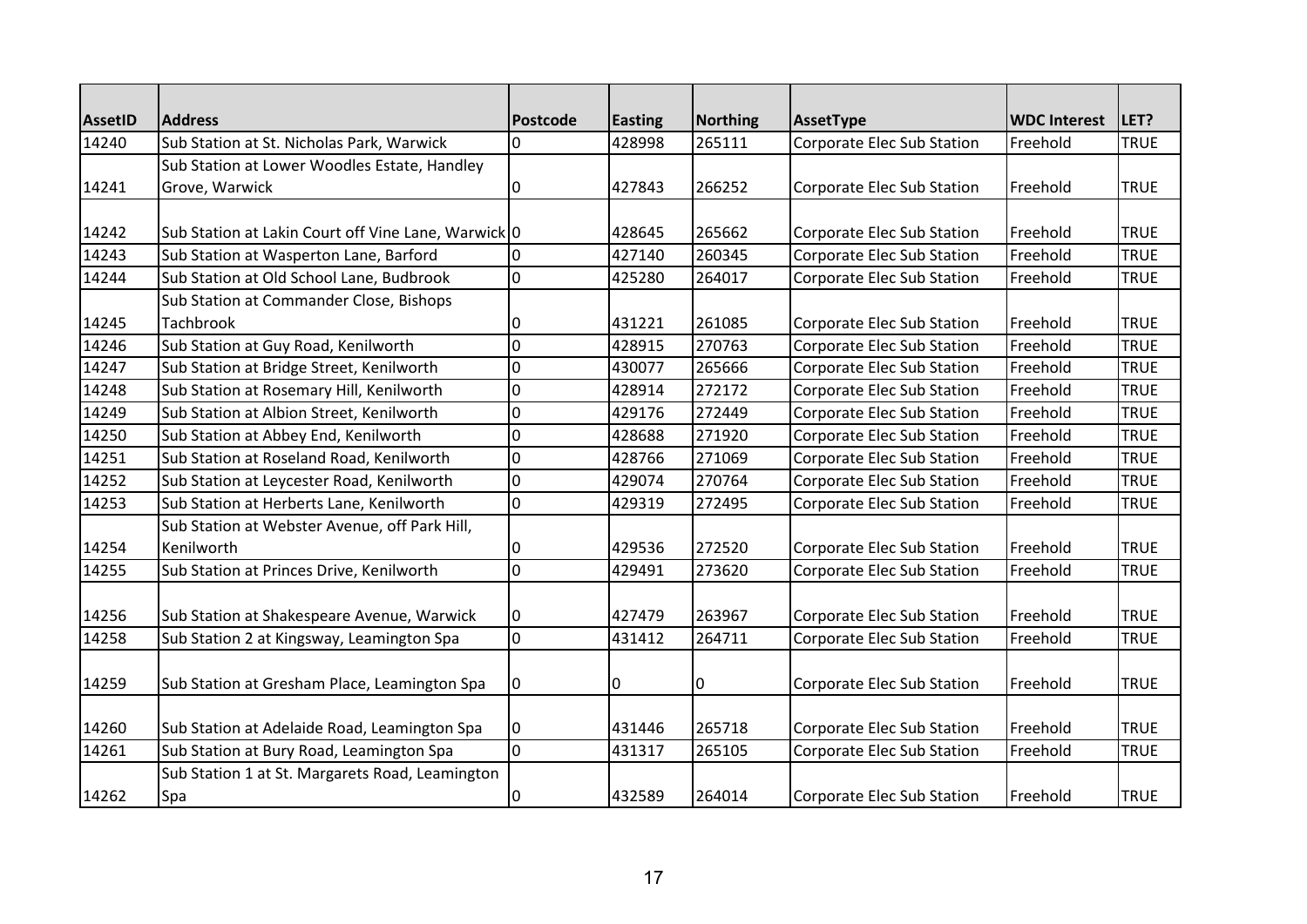| <b>AssetID</b> | <b>Address</b>                                                                           | <b>Postcode</b> | <b>Easting</b> | <b>Northing</b> | AssetType                         | <b>WDC Interest</b> | LET?        |
|----------------|------------------------------------------------------------------------------------------|-----------------|----------------|-----------------|-----------------------------------|---------------------|-------------|
|                |                                                                                          |                 |                |                 |                                   |                     |             |
| 14263          | Sub Station at Rawlinson Road, Leamington Spa                                            | 0               | 432882         | 266720          | Corporate Elec Sub Station        | Freehold            | <b>TRUE</b> |
| 14264          | Sub Station at Waterloo Street, Leamington Spa                                           | 0               | 432857         | 265243          | Corporate Elec Sub Station        | Freehold            | <b>TRUE</b> |
| 14265          | Sub Station at Keir Close, Leamington Spa                                                | $\overline{0}$  | 432287         | 266799          | Corporate Elec Sub Station        | Freehold            | <b>TRUE</b> |
| 14266          | Sub Station at Calder Walk, Leamington Spa                                               | 0               | 433332         | 264474          | Corporate Elec Sub Station        | Freehold            | <b>TRUE</b> |
| 14267          | Sub Station at Theatre Street, Warwick                                                   | $\overline{0}$  | 427953         | 264953          | <b>Corporate Elec Sub Station</b> | Freehold            | <b>TRUE</b> |
| 14268          | Sub Station at Coventry Road, Warwick                                                    | $\mathbf 0$     | 429004         | 266363          | Corporate Elec Sub Station        | Freehold            | <b>TRUE</b> |
| 14269          | Sub Station at Stoneleigh Ave, Kenilworth                                                | $\overline{0}$  | 429379         | 272628          | <b>Corporate Elec Sub Station</b> | Freehold            | <b>TRUE</b> |
| 14270          | Sub Station at Pound Lane, Leamington Spa                                                | $\mathbf 0$     | 432533         | 266939          | Corporate Elec Sub Station        | Freehold            | <b>TRUE</b> |
| 14271          | Sub Station at Rosefield Street, Leamington Spa                                          | 0               | 431993         | 265745          | Corporate Elec Sub Station        | Freehold            | <b>TRUE</b> |
|                | Sub Station 2 at Rugby Road, Cubbington Road,                                            |                 |                |                 |                                   |                     |             |
| 14272          | Leamington Spa                                                                           | 0               | 433938         | 268470          | Corporate Elec Sub Station        | Freehold            | <b>TRUE</b> |
| 14273          | Sub Station at Hatherell Road, Radford Semele                                            | 0               | 434537         | 364320          | Corporate Elec Sub Station        | Freehold            | <b>TRUE</b> |
| 14274          | Sub Station at Lammas Croft, Leamington Spa                                              | 0               | 432272         | 263463          | Corporate Elec Sub Station        | Freehold            | <b>TRUE</b> |
| 14275          | Sub Station at St. Lawrence Close, Rowington                                             | $\Omega$        | 420144         | 269381          | Corporate Elec Sub Station        | Freehold            | <b>TRUE</b> |
|                | Sub Station 2 at St. Margarets Road, Leamington                                          |                 |                |                 |                                   |                     |             |
| 14276          | Spa                                                                                      | 0               | 432589         | 264014          | Corporate Elec Sub Station        | Freehold            | <b>TRUE</b> |
| 14277          | Sub Station at Dobson Lane, Leamington Spa                                               | 0               | 432134         | 263697          | Corporate Elec Sub Station        | Freehold            | <b>TRUE</b> |
| 14278          | Sub Station at Station Approach, Leamington Spa 0                                        |                 | 431671         | 265364          | Corporate Elec Sub Station        | Freehold            | <b>TRUE</b> |
| 14810          | Hamilton Terrace Air Monitoring Station, Rear of<br>10, Hamilton Terrace, Leamington Spa | <b>CV32 4LY</b> | 431941         | 265732          | Corporate Main                    | Freehold            | <b>TRUE</b> |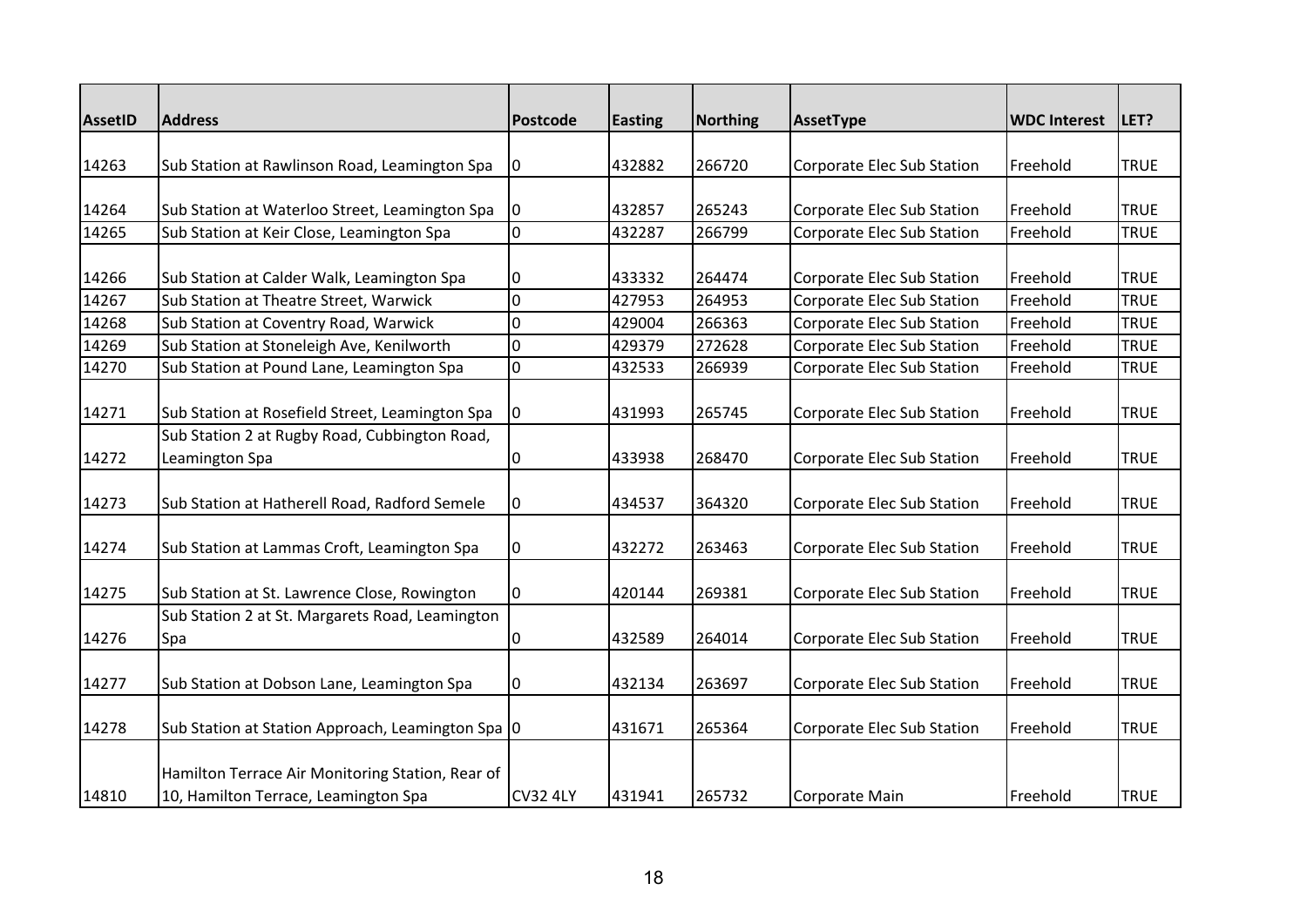| <b>AssetID</b> | <b>Address</b>                                                                       | <b>Postcode</b> | <b>Easting</b> | <b>Northing</b> | AssetType          | <b>WDC Interest</b> | LET?         |
|----------------|--------------------------------------------------------------------------------------|-----------------|----------------|-----------------|--------------------|---------------------|--------------|
|                | Bowling Green, Abbey Fields, Bridge Street,                                          |                 |                |                 |                    |                     |              |
| 15484          | Kenilworth                                                                           | 0               | 428480.8       | 272199.3        | Corporate Sub      | Freehold            | <b>TRUE</b>  |
|                | Swimming Pool Cafe, Abbey Fields, Bridge Street,                                     |                 |                |                 |                    |                     |              |
| 15485          | Kenilworth                                                                           | CV8 1BP         | 428496         | 272219.5        | Corporate Sub      | Freehold            | <b>TRUE</b>  |
| 15486          | Depot Building, Oaks Road, KENILWORTH                                                | <b>CV8 1GE</b>  | 428459.5       | 271182.8        | Corporate Sub      | Freehold            | <b>TRUE</b>  |
| 15487          | 2 Jury Street, (r/o pageant house), WARWICK                                          | 0               | 428320         | 264486          | Corporate Car Park | Freehold            | <b>TRUE</b>  |
| 15488          | (Saltisford), Warwick Racecourse, WARWICK                                            | 0               | 427708         | 264797          | Corporate Car Park | Freehold            | <b>FALSE</b> |
| 15489          | Part of Castle Farm Sports Centre, Fishponds<br>Road, KENILWORTH                     | CV8 1EY         | 428229         | 271558          | Corporate Sub      | Freehold            | <b>TRUE</b>  |
| 15490          | Skate Park, Castle Farm, Fishponds Road,<br><b>KENILWORTH</b>                        | CV8 1EY         | 428237         | 271647          | Corporate Sub      | Freehold            | <b>FALSE</b> |
| 15491          | Open Space & Play Areas, Sabin Drive, Weston -<br>under - Wetherley                  | <b>CV33 9GA</b> | 436631         | 269254          | Corporate Sub      | Freehold            | <b>TRUE</b>  |
| 15492          | Garage and Store, River Close, Leamington Spa                                        | <b>CV32 6AD</b> | 430515.2       | 265532.87       | Corporate Sub      | Freehold            | <b>TRUE</b>  |
| 15494          | Public Toilets, River Close, Leamington Spa                                          | <b>CV32 6AD</b> | 430517.1       | 265520.34       | Corporate Toilets  | Freehold            | <b>TRUE</b>  |
| 15495          | Studio Room Area, Temperate House, Jephson<br>Gardens, The Parade, Leamington Spa    | 0               | 432077         | 265632          | Corporate Sub      | Freehold            | <b>TRUE</b>  |
| 15496          | Office and Toilet Building, Kenilworth Cemetery,<br>New Depot, Oaks Road, KENILWORTH | 0               | 428459.5       | 271182.8        | Corporate Sub      | Freehold            | <b>TRUE</b>  |
|                | Lodge Buildings, Kenilworth Cemetery, Oaks                                           |                 |                |                 |                    |                     |              |
| 15497          | Road, Kenilworth                                                                     | CV8 1EG         | 428503.9       | 271088.29       | Corporate Sub      | Freehold            | <b>TRUE</b>  |
|                | The Chapel Building, Kenilworth Cemetery, Oaks                                       |                 |                |                 |                    |                     |              |
| 15498          | Road, Kenilworth                                                                     | CV8 1EG         | 428461.7       | 271181.76       | Corporate Sub      | Freehold            | <b>FALSE</b> |
| 15499          | South Lodge, Leamington Cemetery, Brunswick<br>Street, Leamington Spa                | <b>CV31 2EN</b> | 432305.4       | 264190.62       | Corporate Sub      | Freehold            | <b>TRUE</b>  |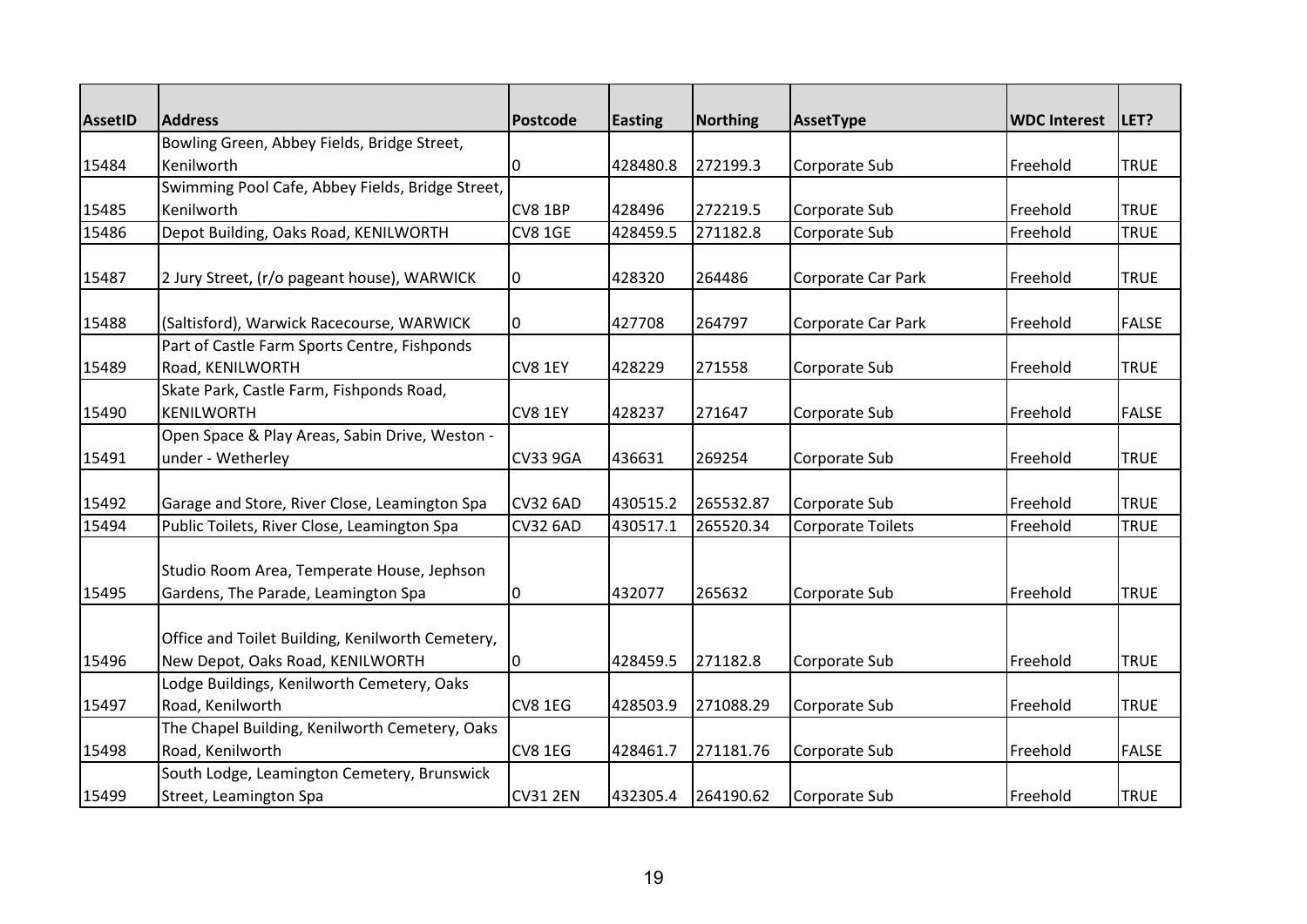| <b>AssetID</b> | <b>Address</b>                                  | <b>Postcode</b> | <b>Easting</b> | Northing  | AssetType                | <b>WDC Interest</b> | LET?         |
|----------------|-------------------------------------------------|-----------------|----------------|-----------|--------------------------|---------------------|--------------|
|                | Chapel No 1, Leamington Cemetery, Brunswick     |                 |                |           |                          |                     |              |
| 15500          | Street, Leamington Spa                          | <b>CV31 2EN</b> | 432144         | 264253.17 | Corporate Sub            | Freehold            | <b>TRUE</b>  |
|                | The Lodge, Milverton Cemetery, Old Milverton    |                 |                |           |                          |                     |              |
| 15502          | Road, Leamington Spa                            | <b>CV32 6BA</b> | 430330         | 266220    | Corporate Sub            | Freehold            | <b>TRUE</b>  |
|                | Crematorium and Chapel, Oakley Wood,            |                 |                |           |                          |                     |              |
| 15504          | Leamington Spa                                  | <b>CV33 9QP</b> | 430303.5       | 259581.05 | Corporate Sub            | Freehold            | <b>FALSE</b> |
|                | Linden Arches, Pump Room Gardens, Parade,       |                 |                |           |                          |                     |              |
| 15505          | Leamington Spa                                  | <b>CV32 4AA</b> | 431801         | 265621    | Corporate Sub            | Freehold            | <b>TRUE</b>  |
|                | All Weather Pitch, St Nicholas Park, Banbury    |                 |                |           |                          |                     |              |
| 15506          | Road, WARWICK                                   | <b>CV34 4QY</b> | 429009.8       | 264990.3  | Corporate Sub            | Freehold            | <b>TRUE</b>  |
|                | Bowls Pavilion, Victoria Park, Archery Road,    |                 |                |           |                          |                     |              |
| 15508          | Leamington Spa                                  | <b>CV31 3PT</b> | 431316         | 265637    | Corporate Sub            | Freehold            | <b>TRUE</b>  |
|                | Chapel No 2, Warwick Cemetery, Birmingham       |                 |                |           |                          |                     |              |
| 15509          | Road, Warwick                                   | <b>CV34 5XL</b> | 427012.9       | 265748.45 | Corporate Sub            | Freehold            | <b>TRUE</b>  |
| 15510          | Pageant Gardens, Castle Lane, WARWICK           | $\Omega$        | 427964         | 264954.34 | Corporate Main           | Freehold            | <b>TRUE</b>  |
|                | Spencer Yard Complex, Avenue Road,              |                 |                |           |                          |                     |              |
| 15511          | Leamington Spa                                  | <b>CV31 3AA</b> | 431891         | 265431    | Corporate Main           | Freehold            | <b>TRUE</b>  |
|                |                                                 |                 |                |           |                          |                     |              |
|                | Car Park & Paved Performance Area, Spencer      |                 |                |           |                          |                     |              |
| 15512          | Yard, Avenue Road, Leamington Spa               | <b>CV31 3AA</b> | 431890         | 265427    | Corporate Sub            | Freehold            | <b>TRUE</b>  |
| 15513          | Westbury Centre, Westlea Road, Leamington Spa 0 |                 | 431193.6       | 264983.69 | Corporate Clubs          | Freehold            | <b>TRUE</b>  |
|                | Warwick Corps of Drums, Hampton Road,           |                 |                |           |                          |                     |              |
| 15514          | <b>WARWICK</b>                                  | 0               | 427215.8       | 264135.51 | Corporate Clubs          | Freehold            | <b>TRUE</b>  |
|                |                                                 |                 |                |           |                          |                     |              |
| 15515          | Pump Rooms Complex, Parade, Leamington Spa      | <b>CV32 4AA</b> | 431846.9       | 265522.16 | Corporate Sub            | Freehold            | <b>FALSE</b> |
|                | St Peters Car Park Toilets, Augusta Place,      |                 |                |           |                          |                     |              |
| 15530          | Leamington Spa                                  | <b>CV32 5EL</b> | 431679.3       | 265740.28 | <b>Corporate Toilets</b> | Freehold            | <b>TRUE</b>  |
| 15532          | Milverton House, Court Street, Leamington Spa   | <b>CV31 2BB</b> | 432128.3       | 265074.96 | Corporate Shops          | Freehold            | <b>TRUE</b>  |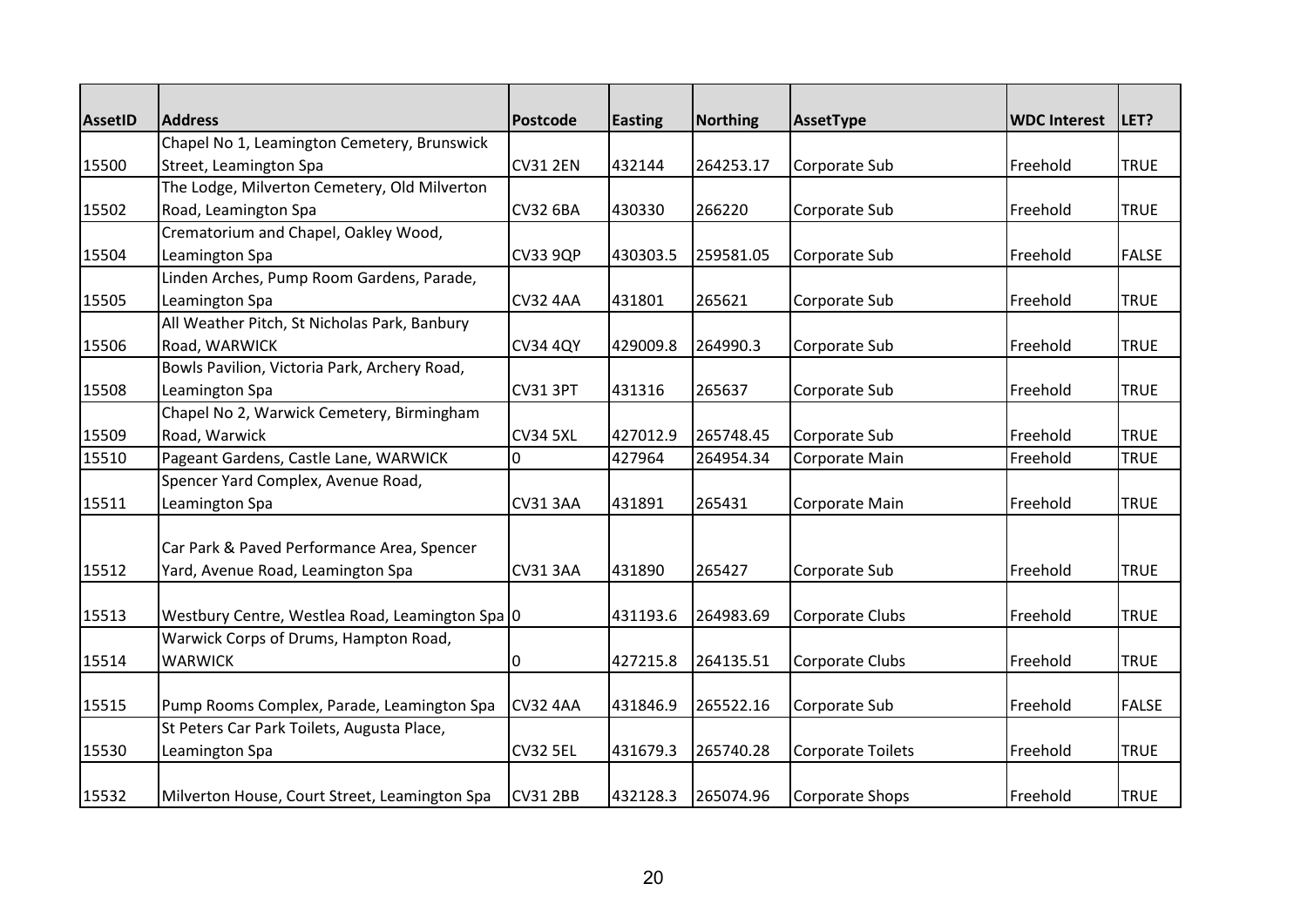| <b>AssetID</b> | <b>Address</b>                                    | <b>Postcode</b> | <b>Easting</b> | <b>Northing</b> | AssetType                    | <b>WDC Interest</b> | LET?        |
|----------------|---------------------------------------------------|-----------------|----------------|-----------------|------------------------------|---------------------|-------------|
|                |                                                   |                 |                |                 |                              |                     |             |
| 15536          | Land Only, 1 - 23 Regent Grove, Leamington Spa    | 0               | 431866.8       | 265794.31       | <b>Corporate Shops</b>       | Freehold            | <b>TRUE</b> |
|                |                                                   |                 |                |                 |                              |                     |             |
| 15537          | 39 Kennedy Square, Leamington Spa                 | <b>CV32 4SY</b> | 10             | 0               | Office - standalone building | Freehold            | <b>TRUE</b> |
|                | Myton Kiosk, Myton Fields, Myton Road,            |                 |                |                 |                              |                     |             |
| 15550          | Warwick                                           | <b>CV34 6PP</b> | 429019.3       | 264682.71       | Corporate Sub                | Freehold            | <b>TRUE</b> |
|                | Land adjoining Rose Cottage, Saltisford Canal     |                 |                |                 |                              |                     |             |
| 15551          | Trust, Birmingham Road, WARWICK                   | <b>CV34 5JR</b> | 427301         | 265594          | Corporate Car Park           | Freehold            | <b>TRUE</b> |
|                | Sub Aqua Garage, Riverside, Adelaide Road,        |                 |                |                 |                              |                     |             |
| 15552          | Leamington Spa                                    | <b>CV32 5AH</b> | 431332         | 265694          | Corporate Clubs              | Freehold            | <b>TRUE</b> |
|                | Ground Floor, Town Hall, The Parade,              |                 |                |                 |                              |                     |             |
| 15607          | Leamington Spa                                    | 0               | 431821.4       | 265778.8        | Corporate Sub                | Freehold            | <b>TRUE</b> |
|                | Part Level 2, Riverside House, Milverton Hill,    |                 |                |                 |                              |                     |             |
| 15608          | Leamington Spa                                    | <b>CV32 5HZ</b> | 431240.3       | 265794.38       | Corporate Sub                | Freehold            | <b>TRUE</b> |
|                |                                                   |                 |                |                 |                              |                     |             |
|                | Warwick District Mobility Limited, Level 4, Royal |                 |                |                 |                              |                     |             |
| 15609          | Priors Car Park, Park Street, Leamington Spa      | <b>CV32 4XT</b> | 431884.5       | 266028.26       | Car Park Sub Division        | Freehold            | <b>TRUE</b> |
| 15620          | Jubilee House, 19 Smalley Place, Kenilworth       | <b>CV8 1QG</b>  | 428609.9       | 271772.7        | Corporate Main               | Freehold            | <b>TRUE</b> |
|                | First Floor Offices, Jubilee House, 19 Smalley    |                 |                |                 |                              |                     |             |
| 15621          | place, KENILWORTH                                 | <b>CV8 1QG</b>  | 428609.9       | 271772.7        | Corporate Sub                | Freehold            | <b>TRUE</b> |
|                | First Floor Offices (MP), Jubilee House, 19       |                 |                |                 |                              |                     |             |
| 15622          | Smalley Place, KENILWORTH                         | <b>CV8 1QG</b>  | 428609.9       | 271772.7        | Corporate Sub                | Freehold            | <b>TRUE</b> |
|                | Land at West Street, off Brunswick Street,        |                 |                |                 |                              |                     |             |
| 15623          | Leamington Spa                                    | <b>CV31 2DN</b> | 432033.3       | 265023.2        | Corporate Car Park           | Freehold            | <b>TRUE</b> |
|                | Castle Farm Sports Centre, Castle Farm,           |                 |                |                 |                              |                     |             |
| 15624          | Kenilworth                                        | CV8 1EY         | 428229         | 271558          | Corporate Sub                | Freehold            | <b>TRUE</b> |
|                |                                                   |                 |                |                 |                              |                     |             |
| 15625          | Library, Pump Rooms, Parade, Leamington Spa       | <b>CV32 4AA</b> | 431856.2       | 265538.3        | Corporate Sub                | Freehold            | <b>TRUE</b> |
|                | Sub Station at, Riverside House, Milverton Hill,  |                 |                |                 |                              |                     |             |
| 15629          | Leamington Spa                                    | <b>CV32 5HZ</b> | 431344         | 265922          | Corporate Elec Sub Station   | Freehold            | <b>TRUE</b> |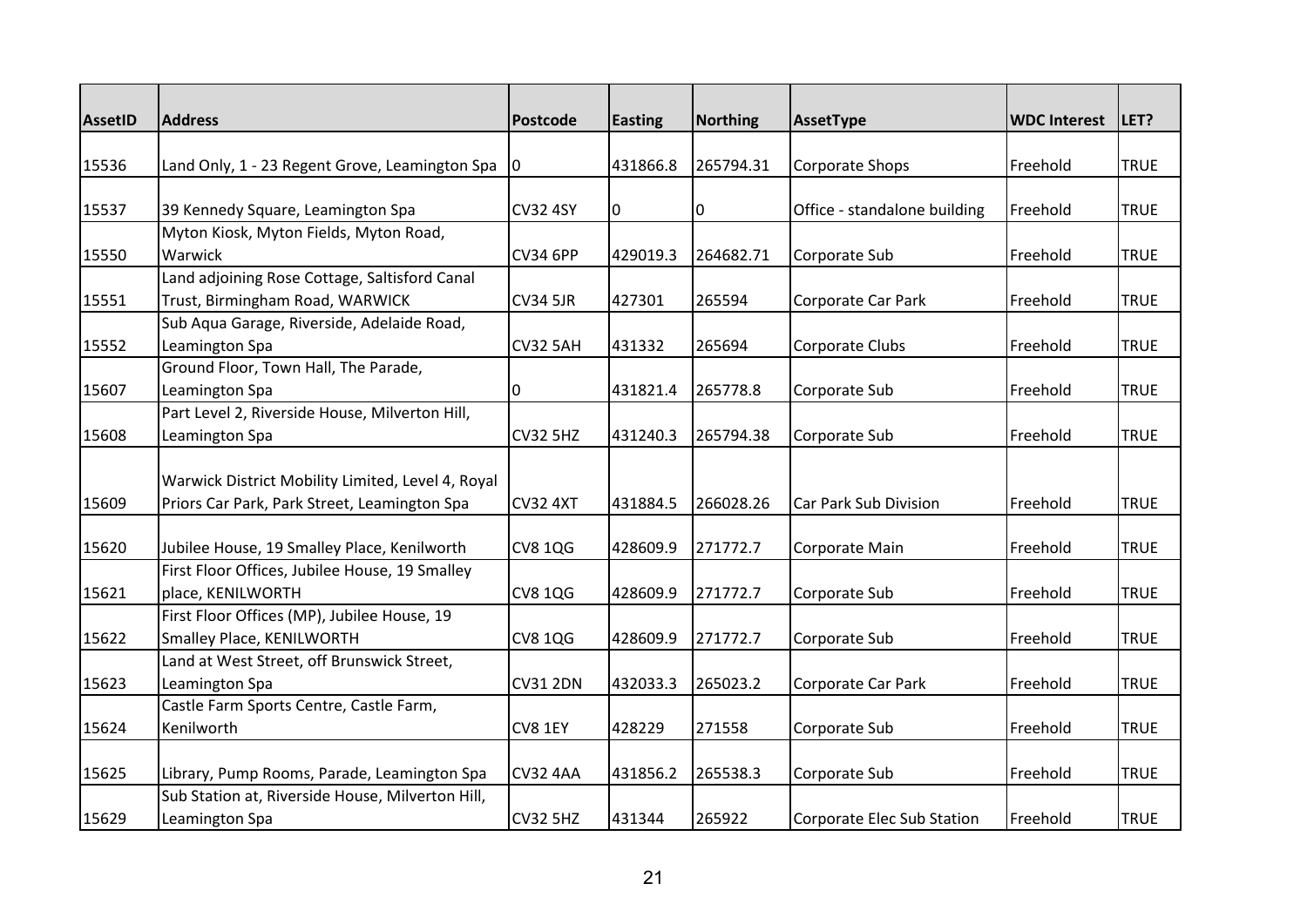| <b>AssetID</b> | <b>Address</b>                                    | <b>Postcode</b> | <b>Easting</b> | Northing  | AssetType      | <b>WDC Interest</b> | LET?        |
|----------------|---------------------------------------------------|-----------------|----------------|-----------|----------------|---------------------|-------------|
|                | First Floor Offices & Lower Gnd Floor Dryer       |                 |                |           |                |                     |             |
|                | Rooms, Jubilee House, 19 Smalley Place,           |                 |                |           |                |                     |             |
| 15654          | KENILWORTH                                        | <b>CV8 1QG</b>  | 428609.9       | 271772.7  | Corporate Sub  | Freehold            | <b>TRUE</b> |
|                | Harbury Lane Recreational Ground, Harbury         |                 |                |           |                |                     |             |
| 15662          | Lane, Leamington Spa                              | 0               | 432551.2       | 262111.27 | Corporate Main | Freehold            | <b>TRUE</b> |
|                | Open land fronting, 21 - 39 Rising Lane,          |                 |                |           |                |                     |             |
| 15710          | <b>Baddersley Clinton</b>                         | 0               | 420839         | 272451    | Corporate Sub  | Freehold            | <b>TRUE</b> |
|                | Oakley Woods, Banbury Road, Bishops               |                 |                |           |                |                     |             |
| 15711          | Tachbrook                                         | 0               | 430191.8       | 259686.15 | Corporate Sub  | Freehold            | <b>TRUE</b> |
|                | Open land fronting, 1-96 St Chads Road, Bishop    |                 |                |           |                |                     |             |
| 15712          | <b>Tachbrook</b>                                  | 0               | 430855         | 261376    | Corporate Sub  | Freehold            | <b>TRUE</b> |
|                | Open land surrounding, 58 - 64 Mallory Road,      |                 |                |           |                |                     |             |
| 15713          | <b>Bishops Tachbrook</b>                          | 0               | 430938         | 261255    | Corporate Sub  | Freehold            | <b>TRUE</b> |
|                | Budbrooke Playing Field, Field Barn Road / Styles |                 |                |           |                |                     |             |
| 15714          | Close, Hampton Magna                              | $\Omega$        | 426016.7       | 265033.35 | Corporate Sub  | Freehold            | <b>TRUE</b> |
|                | Hatton park open spaces, Hatton Park,             |                 |                |           |                |                     |             |
| 15715          | Birmingham Road, WARWICK                          | 0               | 0              | 0         | Corporate Sub  | Freehold            | <b>TRUE</b> |
|                | Open land fronting, 15,16,20 and 21 Starmer       |                 |                |           |                |                     |             |
| 15716          | Place, The Green, Hatton Green                    | 0               | 423424         | 267278    | Corporate Sub  | Freehold            | <b>TRUE</b> |
|                | Land north west of School Lane, Bridge Street,    |                 |                |           |                |                     |             |
| 15717          | Kenilworth                                        | 0               | 428754         | 272366    | Corporate Sub  | Freehold            | <b>TRUE</b> |
|                |                                                   |                 |                |           |                |                     |             |
| 15718          | Grazing land adj to, Abbey Fields, KENILWORTH     | 0               | 428081         | 272299.25 | Corporate Sub  | Freehold            | <b>TRUE</b> |
| 15719          | Land at Red Lane, Kenilworth                      | $\overline{0}$  | 427592.3       | 274550.47 | Corporate Sub  | Freehold            | <b>TRUE</b> |
|                | Land at Bates Memorial Park, Hermitage Way,       |                 |                |           |                |                     |             |
| 15727          | <b>KENILWORTH</b>                                 | 0               | 429458.2       | 271293.8  | Corporate Sub  | Freehold            | <b>TRUE</b> |
|                | Land at Farmer Ward Play Area, Lime Grove/        |                 |                |           |                |                     |             |
| 15728          | Ebourne Close, Kenilworth                         | CV8 2QL         | 429501         | 271820    | Corporate Sub  | Freehold            | <b>TRUE</b> |
|                | Land at Glendale Avenue, Redfern Road,            |                 |                |           |                |                     |             |
| 15729          | KENILWORTH                                        | 0               | 429337.9       | 272528.73 | Corporate Sub  | Freehold            | <b>TRUE</b> |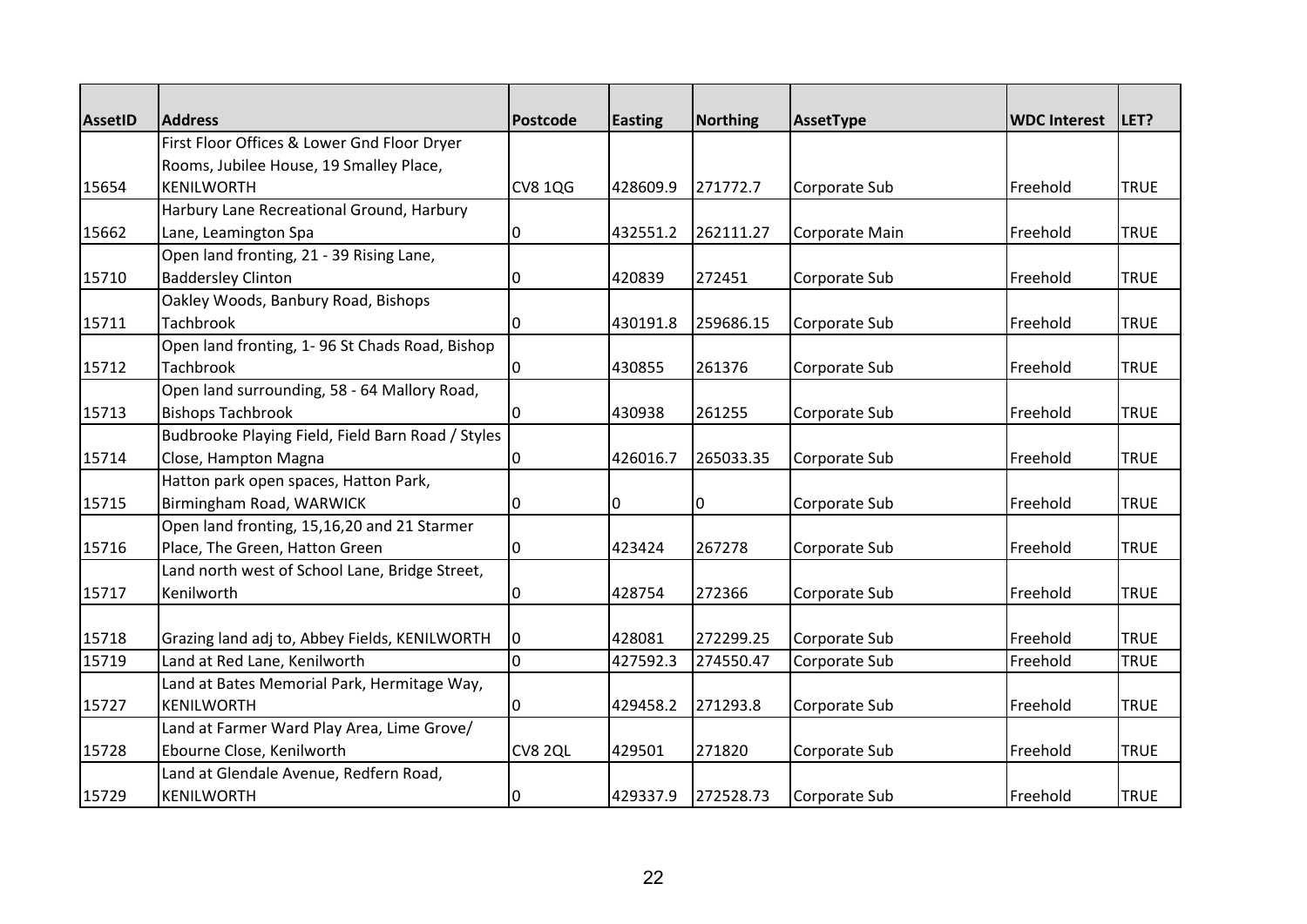| <b>AssetID</b> | <b>Address</b>                                               | <b>Postcode</b>    | Easting            | Northing            | AssetType     | <b>WDC Interest</b>  | <b>ILET?</b>               |
|----------------|--------------------------------------------------------------|--------------------|--------------------|---------------------|---------------|----------------------|----------------------------|
|                | Castle Farm Recreation Ground, Fishponds Road,               |                    |                    |                     |               |                      |                            |
| 15730<br>15734 | Kenilworth<br>Playing Fields, Lime Grove, KENILWORTH         | CV8 1EY<br>CV8 2QL | 428278<br>429466.2 | 271522<br>271761.07 | Corporate Sub | Freehold<br>Freehold | <b>TRUE</b><br><b>TRUE</b> |
|                |                                                              |                    |                    |                     | Corporate Sub |                      |                            |
|                | St Johns Playing Field, Leycester Road,<br><b>KENILWORTH</b> |                    |                    | 270906.26           |               |                      | <b>TRUE</b>                |
| 15735          | Land at Knowle Hill, - Mill End Playing Fields,              | CV8 1FZ            | 428965             |                     | Corporate Sub | Freehold             |                            |
| 15736          | <b>KENILWORTH</b>                                            | CV8 2DZ            | 429883.3           | 272668.51           | Corporate Sub | Freehold             | <b>TRUE</b>                |
| 15737          | Playing Fields, Beehive Hill, Kenilworth                     | $\Omega$           | 428256.5           | 273193.18           | Corporate Sub | Freehold             | <b>TRUE</b>                |
| 15738          | Crackley Woods, Kenilworth                                   | $\overline{0}$     | 428913.3           | 273885.08           | Corporate Sub | Freehold             | <b>TRUE</b>                |
|                | Redfern Avenue, Car Park / Open Space,                       |                    |                    |                     |               |                      |                            |
| 15739          | Kenilworth                                                   | CV8 2NA            | 429496             | 272652              | Corporate Sub | Freehold             | <b>TRUE</b>                |
|                | Small Triangle Plot of Land, Adj 14 Oaks Road,               |                    |                    |                     |               |                      |                            |
| 15740          | Kenilworth                                                   | <b>CV8 1GE</b>     | 428546             | 271125              | Corporate Sub | Freehold             | <b>TRUE</b>                |
|                | Strip of Land North of, Garlick Drive,                       |                    |                    |                     |               |                      |                            |
| 15741          | <b>KENILWORTH</b>                                            | CV8 2TT            | 430234             | 273028              | Corporate Sub | Freehold             | <b>TRUE</b>                |
| 15742          | Land to r/o, Whitemoor Road, Kenilworth                      | $\Omega$           | 429611.1           | 272125.57           | Corporate Sub | Freehold             | <b>TRUE</b>                |
| 15743          | Land off, Chestnut Avenue, kenilworth                        | CV8 1RG            | 428583             | 270942              | Corporate Sub | Freehold             | <b>TRUE</b>                |
|                |                                                              |                    |                    |                     |               |                      |                            |
| 15744          | Strip of Land, r/o Brookside Avenue, Kenilworth              | $\Omega$           | 428321.6           | 271832.18           | Corporate Sub | Freehold             | <b>TRUE</b>                |
| 15745          | Land at, Wordsworth Drive, Kenilworth                        | CV8 2TB            | 430248.6           | 271808.74           | Corporate Sub | Freehold             | <b>TRUE</b>                |
|                | Land at junction of, Common Lane / Coventry                  |                    |                    |                     |               |                      |                            |
| 15746          | Road, Kenilworth                                             | CV8 2EL            | 429593.7           | 273334.26           | Corporate Sub | Freehold             | <b>TRUE</b>                |
|                | Land adj Reservoir House, Glasshouse Lane,                   |                    |                    |                     |               |                      |                            |
| 15747          | Kenilworth                                                   | 0                  | 430306.4           | 272615.91           | Corporate Sub | Freehold             | <b>TRUE</b>                |
|                | Land at junction of, Tulip Tree Avenue / Windy               |                    |                    |                     |               |                      |                            |
| 15748          | Arbour, Kenilworth                                           | CV8 2BU            | 429831.9           | 271940.48           | Corporate Sub | Freehold             | <b>TRUE</b>                |
|                | Car Park Area / Open Land, St Johns Avenue,                  |                    |                    |                     |               |                      |                            |
| 15749          | Kenilworth                                                   | CV8 1FW            | 429011             | 271146              | Corporate Sub | Freehold             | <b>TRUE</b>                |
|                |                                                              |                    |                    |                     |               |                      |                            |
| 15750          | Land at rear of, 12 Brookside Avenue, Kenilworth 0           |                    | 428339             | 271648.48           | Corporate Sub | Freehold             | <b>TRUE</b>                |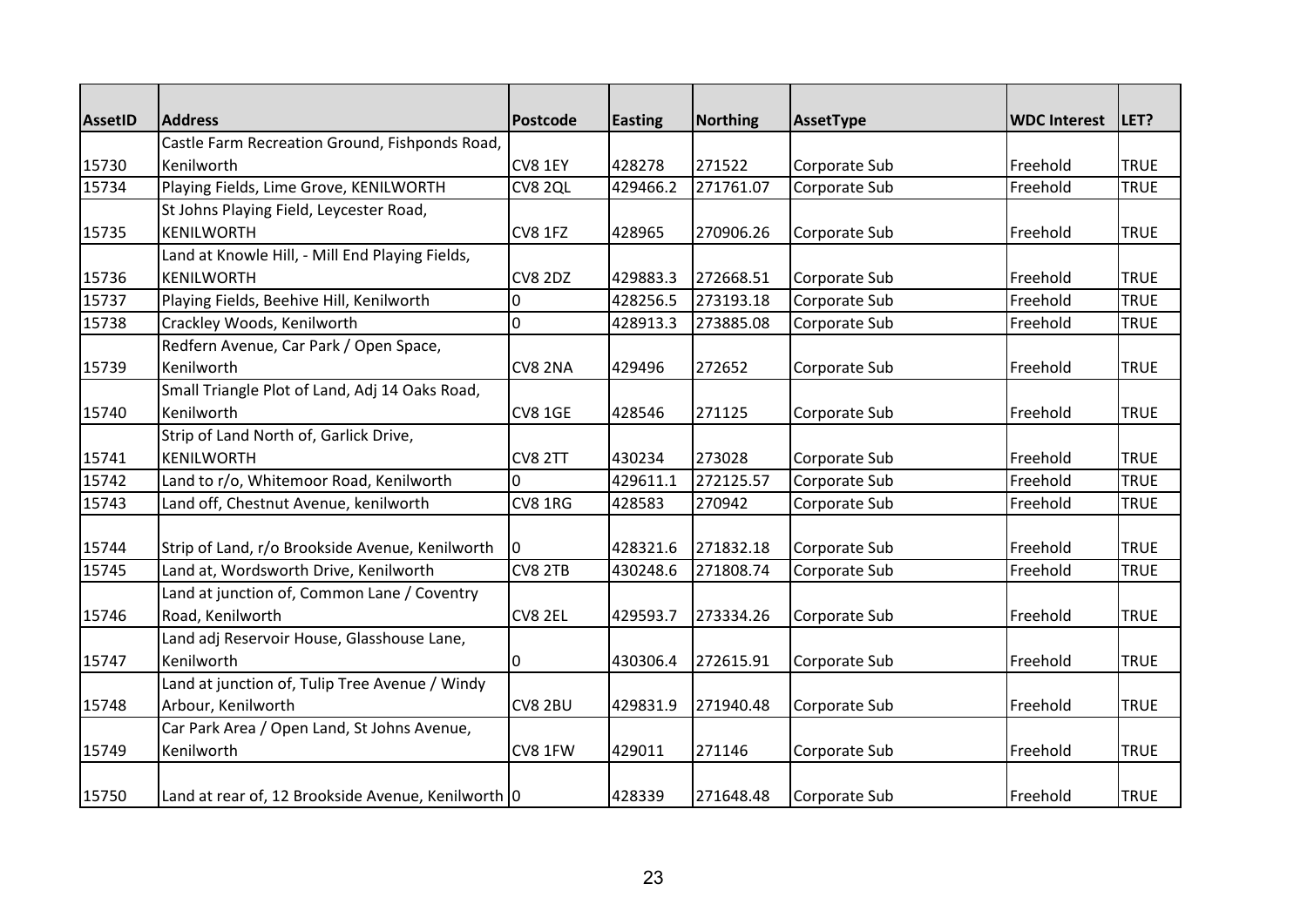| <b>AssetID</b> | <b>Address</b>                                  | <b>Postcode</b> | <b>Easting</b> | <b>Northing</b> | AssetType     | <b>WDC Interest</b> | LET?        |
|----------------|-------------------------------------------------|-----------------|----------------|-----------------|---------------|---------------------|-------------|
|                |                                                 |                 |                |                 |               |                     |             |
| 15751          | Open Land at, Webster Avenue, Kenilworth        | 0               | 429582         | 272514          | Corporate Sub | Freehold            | <b>TRUE</b> |
|                | Car Park Area / Open Space, Churchill Avenue,   |                 |                |                 |               |                     |             |
| 15752          | Kenilworth                                      | 0               | 429453         | 272662          | Corporate Sub | Freehold            | <b>TRUE</b> |
|                |                                                 |                 |                |                 |               |                     |             |
| 15753          | Land near No 8, Finham Crescent, Kenilworth     | 0               | 430153.4       | 273000.27       | Corporate Sub | Freehold            | <b>TRUE</b> |
| 15754          | Land at, Brome Hall Lane, Lapworth              | 0               | 418606         | 271009          | Corporate Sub | Freehold            | <b>TRUE</b> |
|                | Playing fields adj to, Edmonscote Sports Track, |                 |                |                 |               |                     |             |
| 15755          | River Close, Leamington Spa                     | 0               | 430640.6       | 265407.88       | Corporate Sub | Freehold            | <b>TRUE</b> |
|                | Land at Europa Way, (adj Tiller Pin/ McD),      |                 |                |                 |               |                     |             |
| 15756          | Leamington Spa                                  | 0               | 430740         | 264641          | Corporate Sub | Freehold            | <b>TRUE</b> |
|                |                                                 |                 |                |                 |               |                     |             |
| 15757          | Christchurch Gardens, (Land), Leamington Spa    | 0               | 431730.3       | 266337.55       | Corporate Sub | Freehold            | <b>TRUE</b> |
|                | Recreation Land, Valley Road, Lillington,       |                 |                |                 |               |                     |             |
| 15758          | Leamington Spa                                  | 0               | 433213.6       | 267229.54       | Corporate Sub | Freehold            | <b>TRUE</b> |
|                | land adjacent to, 69 Northumberland Road,       |                 |                |                 |               |                     |             |
| 15759          | Leamington Spa                                  | 0               | 431322         | 267069          | Corporate Sub | Freehold            | <b>TRUE</b> |
|                |                                                 |                 |                |                 |               |                     |             |
|                | Recreation Land adj to, 103 / 105 Cubbington    |                 |                |                 |               |                     |             |
| 15760          | Road Lillington, Leamington Spa                 | 0               | 432776.5       | 267568.83       | Corporate Sub | Freehold            | <b>TRUE</b> |
|                | Recreation Land adj to, 193 Cubbington Road,    |                 |                |                 |               |                     |             |
| 15761          | Lillington, Leamington Spa                      | 0               | 433187.3       | 268050.42       | Corporate Sub | Freehold            | <b>TRUE</b> |
|                | Midland Oak Gardens, Cubbington Road,           |                 |                |                 |               |                     |             |
| 15762          | Leamington Spa                                  | <b>CV32 5YT</b> | 432204.4       | 267053.2        | Corporate Sub | Freehold            | <b>TRUE</b> |
|                | Land at Campion Hills, Including BMX track,     |                 |                |                 |               |                     |             |
| 15763          | Leicester Street, Leamington Spa                | 0               | 432730.8       | 266355.51       | Corporate Sub | Freehold            | <b>TRUE</b> |
|                | Stamford Gardens Play Area, Stamford Gardens,   |                 |                |                 |               |                     |             |
| 15764          | Leamington Spa                                  | 0               | 431328         | 266360          | Corporate Sub | Freehold            | <b>TRUE</b> |
|                | Open Land, York Road Gardens, York Road,        |                 |                |                 |               |                     |             |
| 15765          | Leamington Spa                                  | 0               | 431549.2       | 265601.45       | Corporate Sub | Freehold            | <b>TRUE</b> |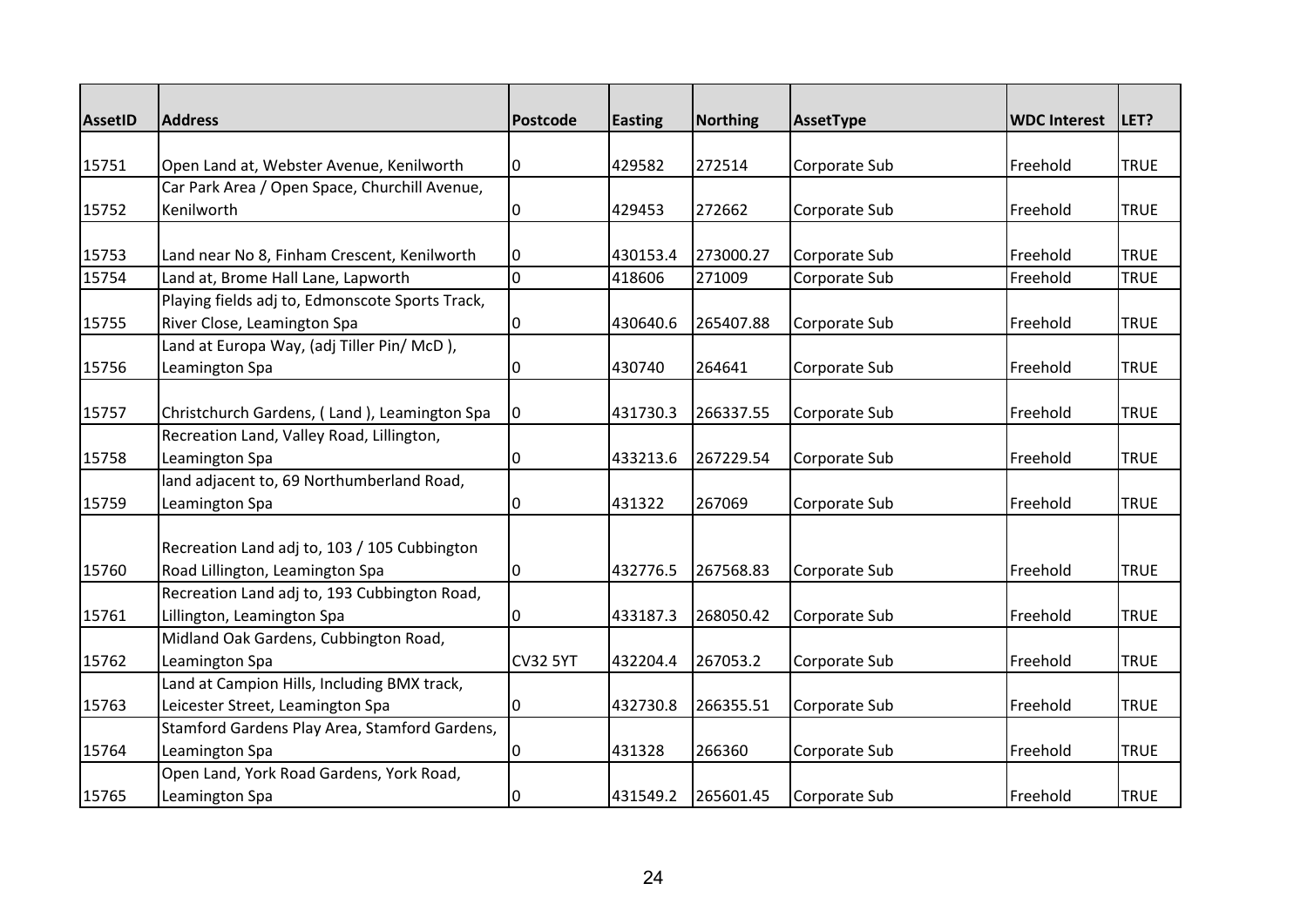| <b>AssetID</b> | <b>Address</b>                                    | <b>Postcode</b> | <b>Easting</b> | <b>Northing</b> | AssetType     | <b>WDC Interest</b> | LET?        |
|----------------|---------------------------------------------------|-----------------|----------------|-----------------|---------------|---------------------|-------------|
|                | Avonside Playing Fields, Riversleigh Road,        |                 |                |                 |               |                     |             |
| 15766          | Leamington Spa                                    | 0               | 430246         | 26111.84        | Corporate Sub | Freehold            | <b>TRUE</b> |
|                | Calder Walk Play Area, Danesbury Crescent,        |                 |                |                 |               |                     |             |
| 15767          | Sydenham, Leamington Spa                          | 0               | 433534.1       | 264640.39       | Corporate Sub | Freehold            | <b>TRUE</b> |
|                | Public Open Space, Danesbury Crescent,            |                 |                |                 |               |                     |             |
| 15768          | Leamington Spa                                    | 0               | 433543         | 264652          | Corporate Sub | Freehold            | <b>TRUE</b> |
|                | Eagle Recreation Ground, Play Area, Eagle Street, |                 |                |                 |               |                     |             |
| 15769          | Leamington Spa                                    | 0               | 432474.9       | 264798.31       | Corporate Sub | Freehold            | <b>TRUE</b> |
|                | Elizabeth Road Play Area, Elizabeth Road,         |                 |                |                 |               |                     |             |
| 15770          | Leamington Spa                                    | 0               | 431550         | 264734          | Corporate Sub | Freehold            | <b>TRUE</b> |
|                | Fallow Hill Play Area, Fallow Hill, Sydenham,     |                 |                |                 |               |                     |             |
| 15771          | Leamington Spa                                    | 0               | 433077.7       | 264906.04       | Corporate Sub | Freehold            | <b>TRUE</b> |
|                | Kennedy Square Play Area, Kennedy Square,         |                 |                |                 |               |                     |             |
| 15772          | Leamington Spa                                    | 0               | 432188         | 266214          | Corporate Sub | Freehold            | <b>TRUE</b> |
|                |                                                   |                 |                |                 |               |                     |             |
| 15773          | Redland Road Recreation Area, Leamington Spa      | I0              | 432904         | 264045          | Corporate Sub | Freehold            | <b>TRUE</b> |
| 15774          | Roxburgh Crofts Play Area, Leamington Spa         | l0              | 432884.3       | 268433.39       | Corporate Sub | Freehold            | <b>TRUE</b> |
|                | Rushmore Street Play Area, Rushmore Street,       |                 |                |                 |               |                     |             |
| 15775          | Leamington Spa                                    | 0               | 432614         | 265045          | Corporate Sub | Freehold            | <b>TRUE</b> |
|                | Saxon Meadows Playing Area, Saxon Meadows,        |                 |                |                 |               |                     |             |
| 15776          | Leamington Spa                                    | 0               | 430241         | 266558          | Corporate Sub | Freehold            | <b>TRUE</b> |
|                | Villiers Street Recreation Ground, Leamington     |                 |                |                 |               |                     |             |
| 15777          | Spa                                               | 0               | 432333.8       | 266504.08       | Corporate Sub | Freehold            | <b>TRUE</b> |
|                | Open Space at, Newbold Terrace East and,          |                 |                |                 |               |                     |             |
| 15778          | Welches Meadow, Leamington Spa                    | 0               | 0              | 0               | Corporate Sub | Freehold            | <b>TRUE</b> |
|                |                                                   |                 |                |                 |               |                     |             |
| 15781          | Play area at Deansway, Woodloes, Warwick          | 0               | 427633         | 266405          | Corporate Sub | Freehold            | <b>TRUE</b> |
| 15782          | Play area at Canalside, Greenway, Warwick         | l0              | 428686.7       | 266042.41       | Corporate Sub | Freehold            | <b>TRUE</b> |
|                | Land at Newbold Place East, opposite Welches      |                 |                |                 |               |                     |             |
| 15783          | Meadows, Leamington Spa                           | 0               | 432502         | 265903          | Corporate Sub | Freehold            | <b>TRUE</b> |
| 15784          | Welches Meadow, Leamington Spa                    | $\overline{0}$  | 432579         | 265762          | Corporate Sub | Freehold            | <b>TRUE</b> |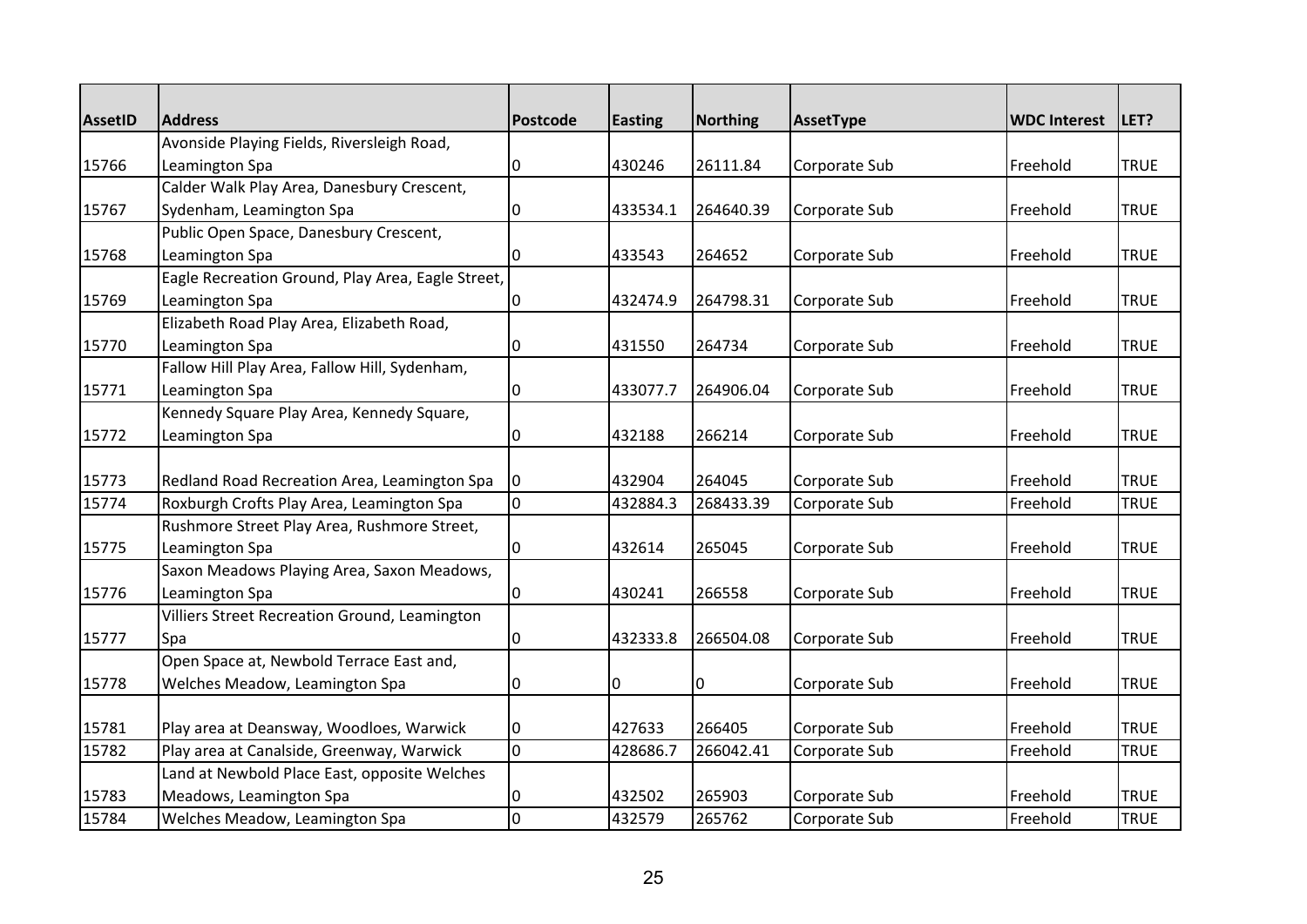| <b>AssetID</b> | <b>Address</b>                                 | <b>Postcode</b> | <b>Easting</b> | <b>Northing</b> | AssetType       | <b>WDC Interest</b> | LET?        |
|----------------|------------------------------------------------|-----------------|----------------|-----------------|-----------------|---------------------|-------------|
|                | Windmill Road play area, Windmill Road,        |                 |                |                 |                 |                     |             |
| 15785          | Leamington Spa                                 | 0               | 432044         | 264256          | Corporate Sub   | Freehold            | <b>TRUE</b> |
|                | Wych Elm Drive play area, Wych Elm Drive,      |                 |                |                 |                 |                     |             |
| 15786          | Leamington Spa                                 | 0               | 432006.5       | 264393.23       | Corporate Sub   | Freehold            | <b>TRUE</b> |
|                | Land at Newbold Terrace / Rosefield Place,     |                 |                |                 |                 |                     |             |
| 15787          | Leamington Spa                                 | 0               | 0              | 0               | Corporate Sub   | Freehold            | <b>TRUE</b> |
| 15788          | Land at, Avonlea Rise, Leamington Spa          | 0               | 430573.9       | 266901.47       | Corporate Sub   | Freehold            | <b>TRUE</b> |
| 15789          | Land off, Solway Close, Leamington Spa         | 0               | 433354         | 264877          | Corporate Sub   | Freehold            | <b>TRUE</b> |
| 15790          | Riverside Walk, Leamington Spa                 | $\overline{0}$  | 431258         | 265694          | Corporate Sub   | Freehold            | <b>TRUE</b> |
|                |                                                |                 |                |                 |                 |                     |             |
| 15791          | Land rear of, Millhouse Close, Leamington Spa  | 0               | 430177.1       | 265702.39       | Corporate Sub   | Freehold            | <b>TRUE</b> |
| 15792          | Land at corner of Rugby Road, Leamington Spa   | 0               | 433937         | 268470          | Corporate Sub   | Freehold            | <b>TRUE</b> |
| 15793          | Land off Lillington Road, Leamington Spa       | $\overline{0}$  | 432205         | 267062          | Corporate Sub   | Freehold            | <b>TRUE</b> |
|                | Land at Mill Road, (Milford Court), Leamington |                 |                |                 |                 |                     |             |
| 15795          | Spa                                            | 0               | 432251.9       | 265567.06       | Corporate Sub   | Freehold            | <b>TRUE</b> |
| 15796          | Land off Princes Street, Leamington Spa        | 0               | 432598         | 266310          | Corporate Sub   | Freehold            | <b>TRUE</b> |
|                | Feeder Pillar, Position 26, Market Square,     |                 |                |                 |                 |                     |             |
| 15874          | Warwick                                        | <b>CV34 4SA</b> | 10             | 0               | Corporate Sub   | Freehold            | <b>TRUE</b> |
|                | First floor, Jubilee House, 19 Smalley Place,  |                 |                |                 |                 |                     |             |
| 15926          | <b>KENILWORTH</b>                              | 0               | 428609.9       | 271772.7        | Corporate Sub   | Freehold            | <b>TRUE</b> |
|                | Level 2, Bowls England, Riverside House,       |                 |                |                 |                 |                     |             |
| 15927          | Milverton Hill, Leamington Spa                 | 0               | 431240.3       | 265794.38       | Corporate Sub   | Freehold            | <b>TRUE</b> |
|                | Path leading to Telecom Aerial, Black Lane,    |                 |                |                 |                 |                     |             |
| 15928          | Leamington Spa                                 | 0               | 432875         | 266395          | Corporate Sub   | Freehold            | <b>TRUE</b> |
| 17611          | Land off, Abbey Road Car Park, Kenilworth      | $\Omega$        | I٥             | 0               | Corporate Sub   | Freehold            | <b>TRUE</b> |
|                | Senior Peoples Club, Abbey End Car Park,       |                 |                |                 |                 |                     |             |
| 17612          | Kenilworth                                     | CV8 1QJ         | 428752         | 271932          | Corporate Clubs | Freehold            | <b>TRUE</b> |
| 17614          | Old Morgue, Adelaide Road, Leamington Spa      | <b>CV32 5AH</b> | 431379         | 265722          | Corporate Clubs | Freehold            | <b>TRUE</b> |